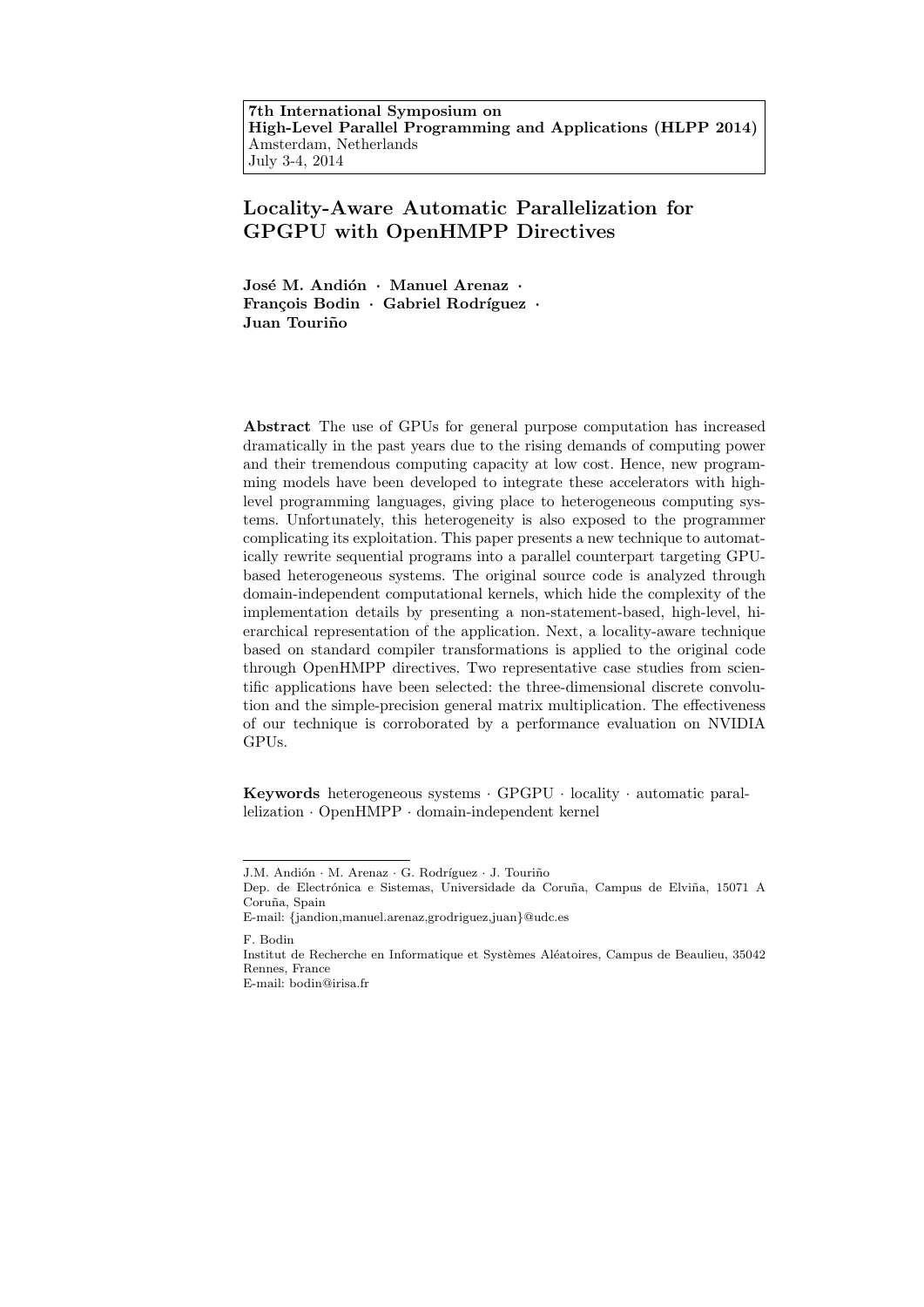# 1 Introduction

The use of GPUs for general purpose computation (GPGPU) has increased dramatically in the past years [29] due to mainly two reasons. On the one hand, the hardware industry has not been able to satisfy the rising demands of computing power while preserving the sequential programming model. Computer users expect their applications to run faster with each new generation of microprocessors, but this is not the case in the multicore era. A sequential program will only run on one of the cores, which will not become faster. Thus, the software community has have been forced to develop and use parallel programming tools. On the other hand, GPUs offer a tremendous computing capacity at low cost due to the economic pressure of the video game industry. The transition from fixed-function to programmable shaders has made these computational resources available to general purpose programming [20]. First approaches (OpenGL [31], Cg [23]) forced programs to look like graphics applications that drew triangles and polygons, limiting the accessibility of GPUs. Therefore, new programming models have been developed to integrate these accelerators (GPUs, but also other manycore devices like the Intel Xeon Phi) with high-level programming languages, giving place to heterogeneous computing systems.

The main drawback of these systems is that heterogeneity is exposed to the developer. Programming is hard, and parallel architectures make it harder because they require additional tasks to parallelize and tune for optimum performance. With most tools for GPU programming, developers have to deal with many low-level characteristics and limitations. Writing a GPU application by hand consumes a huge quantity of time, even to experienced programmers, and it is an error-prone activity. Exploiting locality is key to get good performance in GPUs. Moreover, the improvement of a code transformation is often unpredictable even for GPU experts. Nowadays, several directivebased approaches have appeared to program GPU-based heterogeneous systems (OpenMP 4.0 [28], OpenACC [32], OpenHMPP [27], OpenMPC [21]). All of them try to reduce the programming effort, allow portability and understandability, and obtain good performance. Thus, we believe that a directivebased approach is a suitable choice for the automatic parallelization of sequential applications on GPUs.

The main contribution of this paper is three-fold:

- 1. A new technique to automatically rewrite sequential programs into a parallel counterpart targeting GPU-based heterogeneous systems. This localityaware technique exploits the GPU hardware architecture through OpenHMPP directives.
- 2. The successful application of this technique to two representative case studies extracted from compute-intensive scientific applications: the threedimensional discrete convolution (CONV3D), and the simple-precision general matrix multiplication (SGEMM).
- 3. The performance evaluation of our technique corroborating its effectiveness.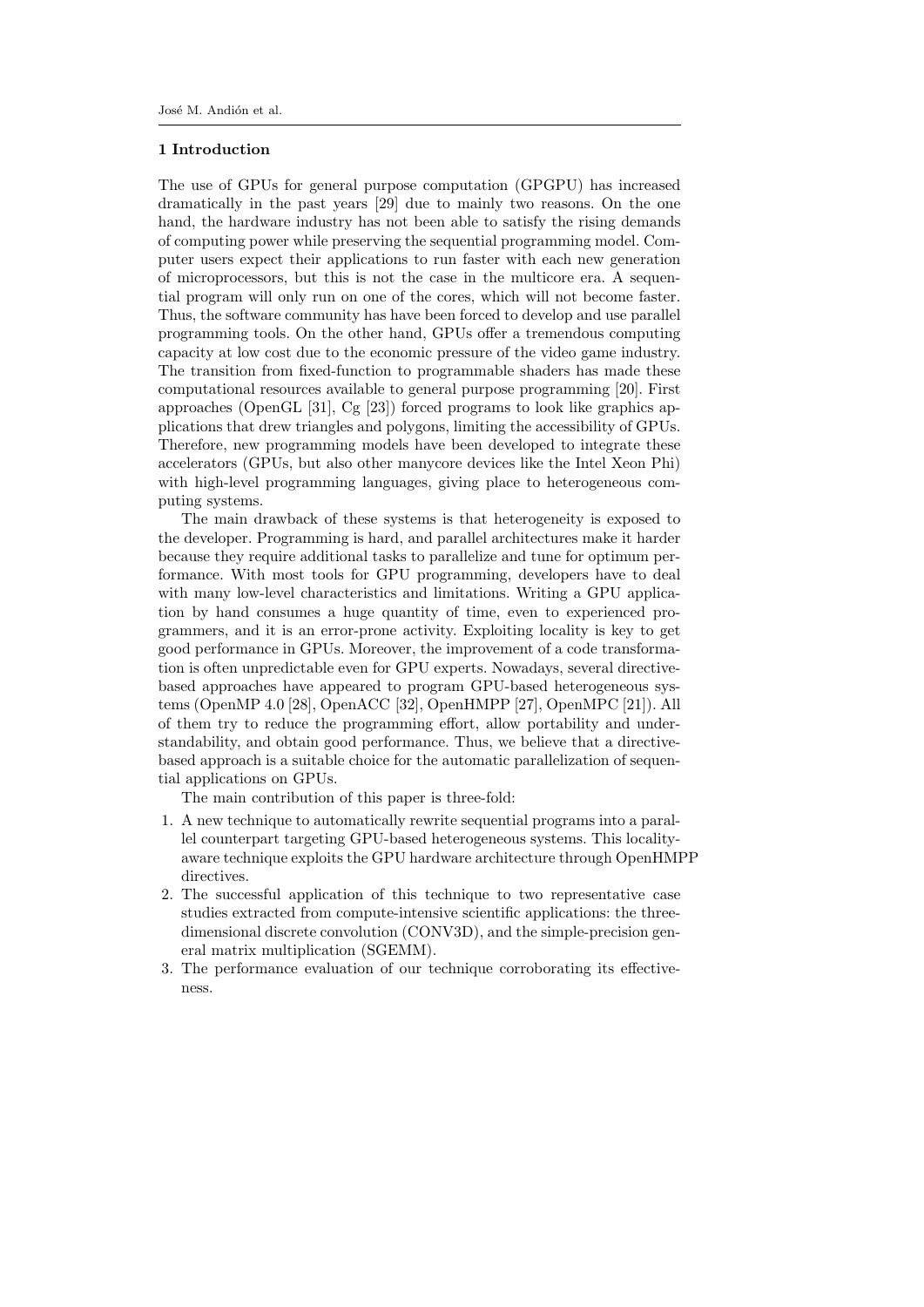The remainder of the paper is organized as follows. Section 2 briefly introduces GPGPU, describes the CUDA programming model and highlights the GPU hardware features that impact on performance. Section 3 reviews the OpenHMPP standard and the additional functionality supported by CAPS Compilers [11] that is relevant for this work. Section 4 introduces the new locality-aware optimization technique for GPUs. Section 5 details the operation of our approach with the CONV3D and SGEMM case studies. Section 6 presents the performance evaluation. Section 7 discusses related work and, finally, Sect. 8 concludes the paper and presents future work.

# 2 GPGPU with the CUDA Programming Model

GPUs were designed to show images on displays. Certain stages of the graphics pipeline perform floating-point operations on independent data, such as transforming the positions of triangle vertices or generating pixel colors. Therefore, GPUs execute thousands of concurrent threads in an SIMD fashion requiring high-bandwidth memory access. This design goal is achieved because GPUs devote more transistors than CPUs to data processing instead of data caching and control flow.

In this paper, we have used NVIDIA GPUs. This company introduced CUDA [26] enabling the use of C as GPU programming language. The programmer defines C functions, called CUDA kernels, that specify the operation of a single GPU thread. Three ideas are behind CUDA. First, lightweight parallel threads are organized into a hierarchy: a grid of blocks, a block of threads. Blocks may execute in parallel allowing easy scalability. Second, CUDA defines a *shared memory* between the threads of a block to enable fast data interchange. And third, the execution of the threads of a block can be synchronized with a barrier. In addition, CUDA provides a complex memory hierarchy that has to be explicitly managed by the programmer.

The hardware implementation of CUDA consists of an array of Streaming Multiprocessors (SMs), where each SM executes the threads of a block in groups of 32 called warps. The threads of a warp execute one common instruction at a time. The compute capability of an NVIDIA GPU defines its core architecture (Tesla, Fermi, Kepler), supported features (e.g., double-precision floating-point operations), technical specifications (e.g., the maximum dimensions of the hierarchy of threads) and architectural specifications (e.g., the number of warp schedulers).

In summary, CUDA exposes the GPU hardware architecture through programming features that the GPGPU developer must handle to generate efficient code:

1. Threadification, i.e., the policy that guides the creation of GPU threads and what code they will execute. Each thread has a unique identifier that is commonly used to access data stored in the GPU memories, in a similar way to loop indices.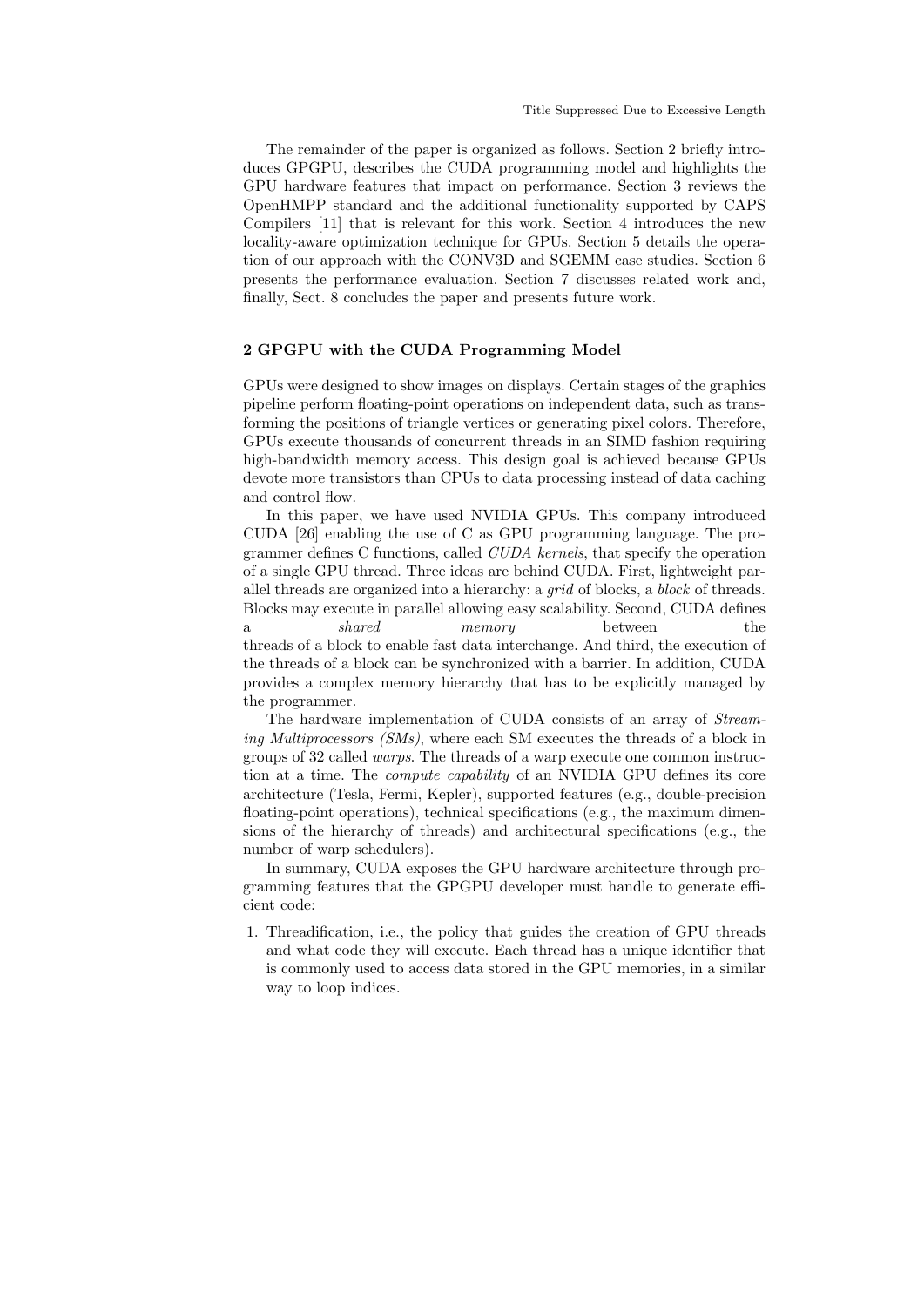2. Thread grouping, so that threads are dispatched in warps to SMs.

The CUDA C Best Practices Guide [25] also prioritizes some strategies to improve the performance of the GPU code:

- 3. Minimization of CPU-GPU data transfers.
- 4. Coalesced accesses to global memory, i.e., several memory accesses from different threads are handled by a unique transaction to the global memory.
- 5. Maximize the usage of registers and shared memory to avoid redundant accesses to global memory (the biggest but slowest one).
- 6. Avoid thread divergence, i.e., threads within the same warp following different execution paths.
- 7. Maintain sufficient occupancy, i.e., sufficient number of active threads per SM.
- 8. The number of threads per block must be a multiple of 32.

The most relevant programming features in points  $(1)$ – $(8)$  have been considered in the design of our locality-aware technique to tune the performance of the automatically generated GPU parallel code. The next section describes the support provided by OpenHMPP for those programming features.

## 3 OpenHMPP Directives and CAPS Compilers

CAPS Entreprise offers a complete suite of software tools to develop high performance parallel applications targeting heterogeneous systems based on manycore

accelerators. The most relevant ones are CAPS Compilers [11], which generate CUDA [26] and OpenCL [30] code from a sequential application annotated with compiler directives. Directive-based approaches (as the well-known OpenMP [28]) provide more readable codes and ease the interaction between application-domain experts and programmers. The sequential and the parallel versions coexist in the same file, offering an incremental way to migrate applications and to reduce maintenance costs. The developed codes are independent from the hardware platform and new hardware accelerators supported by the translator are automatically exploited. In addition, reasonable performance is achieved compared to hand-written GPU codes [22]. Thus, we consider that compiler directives offer a convenient instrument for the automatic parallelization on GPU-based heterogeneous systems.

Among the numerous proposals of compiler directives to exploit these systems, three standardization efforts have emerged throughout the last years: OpenHMPP [27], OpenACC [32] and, finally, OpenMP 4.0 [28]. All of them follow a similar approach regarding the interaction between the host and the accelerator: a Remote Procedure Call (RPC) paradigm that offloads a region of code from the CPU to be executed on the GPU. They present a memory model in which the address spaces of the host and the accelerator are considered to be disjoint, but data transfers are automatically inserted when needed. The programmer is also allowed to explicitly manage these transfers in order to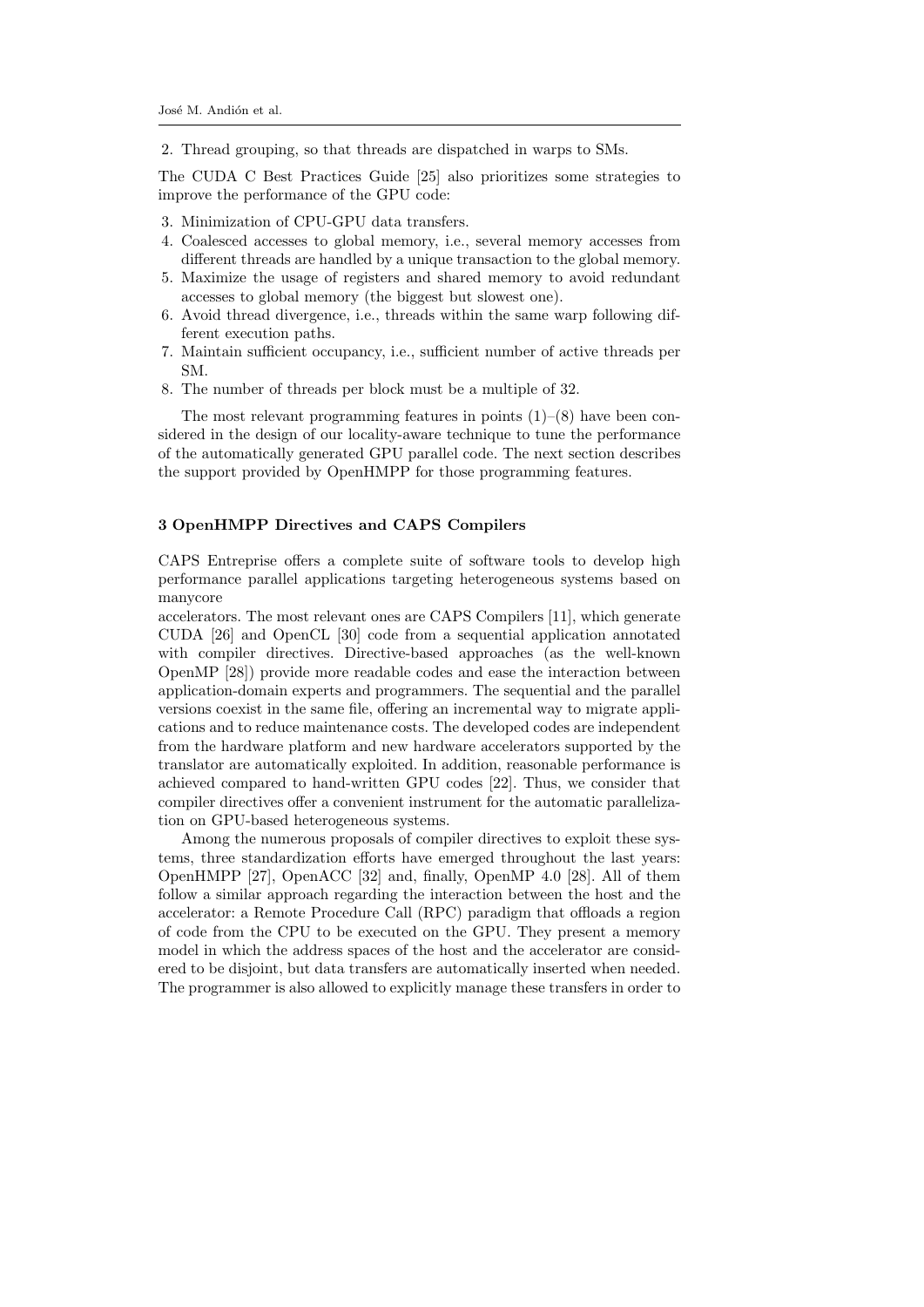improve the performance (for instance, overlapping them with asynchronous calls or specifying the portions of the arrays to be copied).

Nevertheless, there exist some differences between the functionality offered by the standards. GPUs commonly have software-managed caches (e.g., the shared memory in the CUDA programming model) whose exploitation is key to get a good performance. Only OpenACC and OpenHMPP provide a mechanism to explicitly handle this memory, while OpenMP relies on the implementer. Another significant difference exists when specifying parallelism. OpenHMPP exposes a set of threads and each thread executes a loop iteration. OpenACC presents three levels of parallelism: the programmer can launch a set of *gangs* executing in parallel, where each gang may support multiple *work*ers, each with vector or SIMD operations. OpenMP presents a set of threads that are organized in teams and can run loop iterations or explicit tasks. This standard can exploit SIMD operations too.

In this work, we have selected OpenHMPP (formerly known as HMPP [8]) and the extension HMPP Codelet Generator (HMPPCG) [10] because these directives provide unique functionality to transform loop nests to tune the generated GPU code, and both the compiler and the runtime are much more mature. However, these loop transformations can be performed without directives and we will be able to use OpenACC when a complete implementation is developed. Regarding the recently approved OpenMP 4.0, the explicit management of the complete memory hierarchy by the programmer has not been considered, but our work can help to exploit locality in the implementations of the standard.

OpenHMPP supports the programming features mentioned in points (1)– (8) of Sect. 2 in the following way:

- 1. The gridify directive performs threadification on loops and thread grouping as follows. For simple loops, it generates consecutive GPU threads for consecutive loop iterations, one thread per iteration. For loop nests, it implements a 2D threadification process with the two outermost loops in the nest; consecutive GPU threads are created for consecutive iterations of the second loop.
- 2. The advancedload and delegatedstore directives, with the asynchronous clause, allow the overlapping between CPU-GPU data transfers and computations. In addition, it is possible to transfer only portions of arrays.
- 3. The permute, unroll, fuse, tile. . . directives perform standard compiler transformations on loops. These directives are used to fine tune the performance of the generated GPU code.
- 4. The gridify directive also enables the allocation of program variables on the different GPU memories: for instance, the shared clause for the shared memory.

This section has summarized the mechanisms provided by CAPS Compilers to generate efficient GPU code through compiler directives. In the next section, we describe how this functionality is exploited by our locality-aware automatic parallelization technique.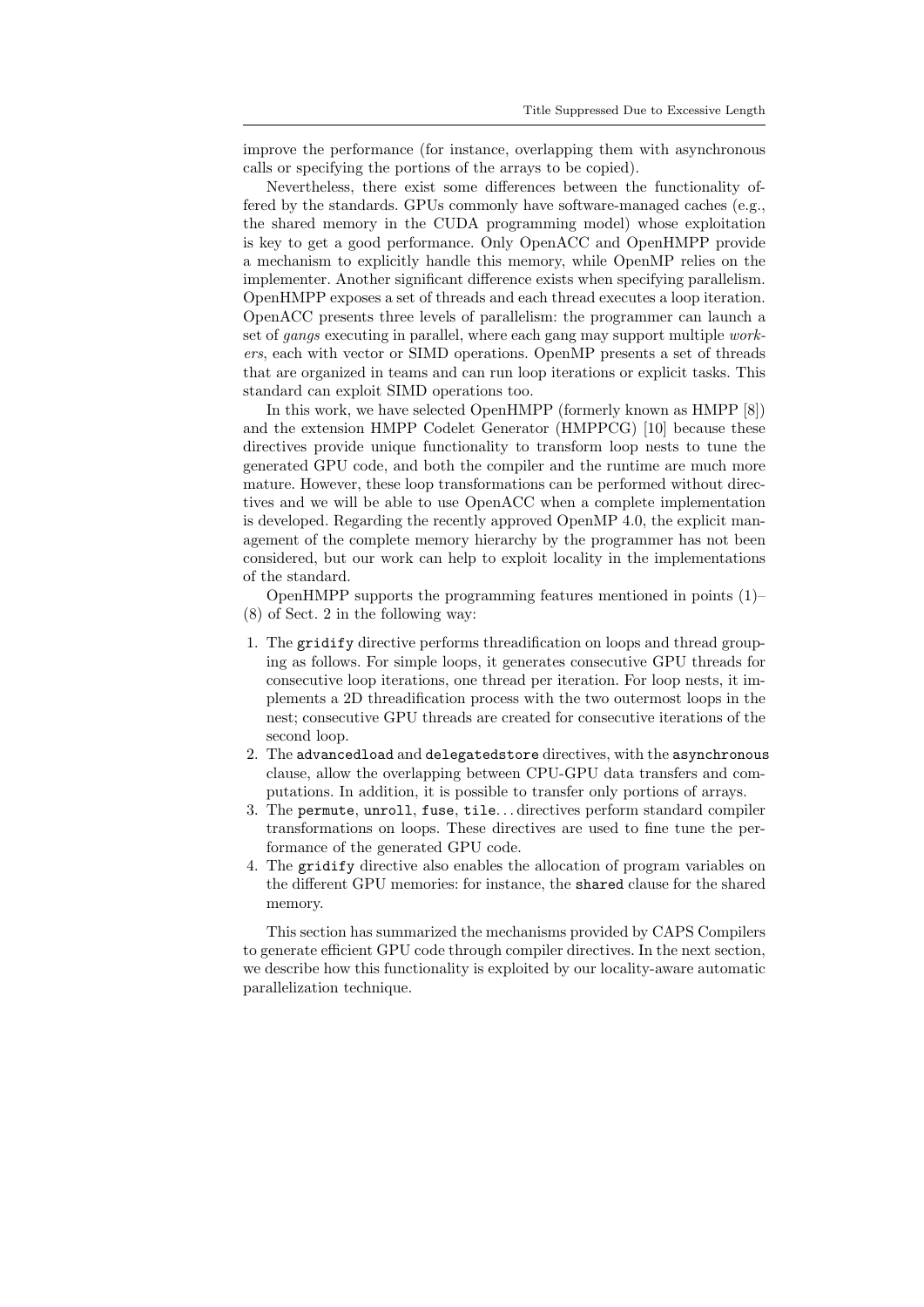# 4 Locality-Aware Automatic Parallelization with the diKernel-based Intermediate Representation (KIR)

Despite great advances in compiler technology, the automatic parallelization of applications continues to be an open challenge. Current compilers usually fail to parallelize even simple sequential programs because two complex problems have to be addressed: first, the detection of parallelism to determine what parts in the original source code can be executed concurrently; and second, the generation of efficient parallel code taking into account the underlying hardware architecture.

This section is organized as follows. Section 4.1 briefly describes the KIR [1], a compiler Intermediate Representation (IR) that enables the detection of multiple levels of parallelism. After that, Sect. 4.2 presents a new KIR-based locality-aware technique for the automatic generation of efficient GPGPU code.

#### 4.1 The KIR: an IR for the Detection of Parallelism

Current compilers typically address the automatic detection of parallelism by running classical dependence analyses on standard statement-based IRs (e.g., Abstract Syntax Trees —ASTs—, Data Dependence Graph —DDG—, Control Flow Graph —CFG—, Dominator Tree —DT—). Such IRs are well suited for code generation, but not for the detection of parallelism. Previous work presented the KIR [1], a new compiler IR that eases the automatic detection of parallelism in sequential codes. It hides the complexity of the implementation details and presents a non-statement-based, high-level, hierarchical representation of the application.

The KIR is based on the concept of domain-independent computational kernel (from now on, diKernel). It consists of a set of diKernels and dependence relationships between them representing DDG edges that cross diKernel boundaries. In order to capture the order in which diKernels are executed, flow dependences between diKernels are identified using CFG, DDG and DT. Finally, the KIR also comprises a hierarchy of execution scopes (based on the hierarchy of loops) that reflects the computational stages of the sequential program and groups diKernels into these stages.

Multiple definitions of the term computational kernel have been proposed in the literature in the context of automatic program analysis. The diKernels do not represent domain-specific problem solvers. Instead, they characterize the computations carried out in a program from the point of view of the automatic detection of parallelism. A detailed description of the collection of diKernels can be consulted in [5]. The diKernels that appear in this paper are:

– scalar assignment  $v = e$ , which stores the value of the expression e in the memory address specified by the scalar variable  $v$ . The value  $e$  is not dependent on  $v$ , that is, neither  $e$  nor any function call within it contain occurrences of v.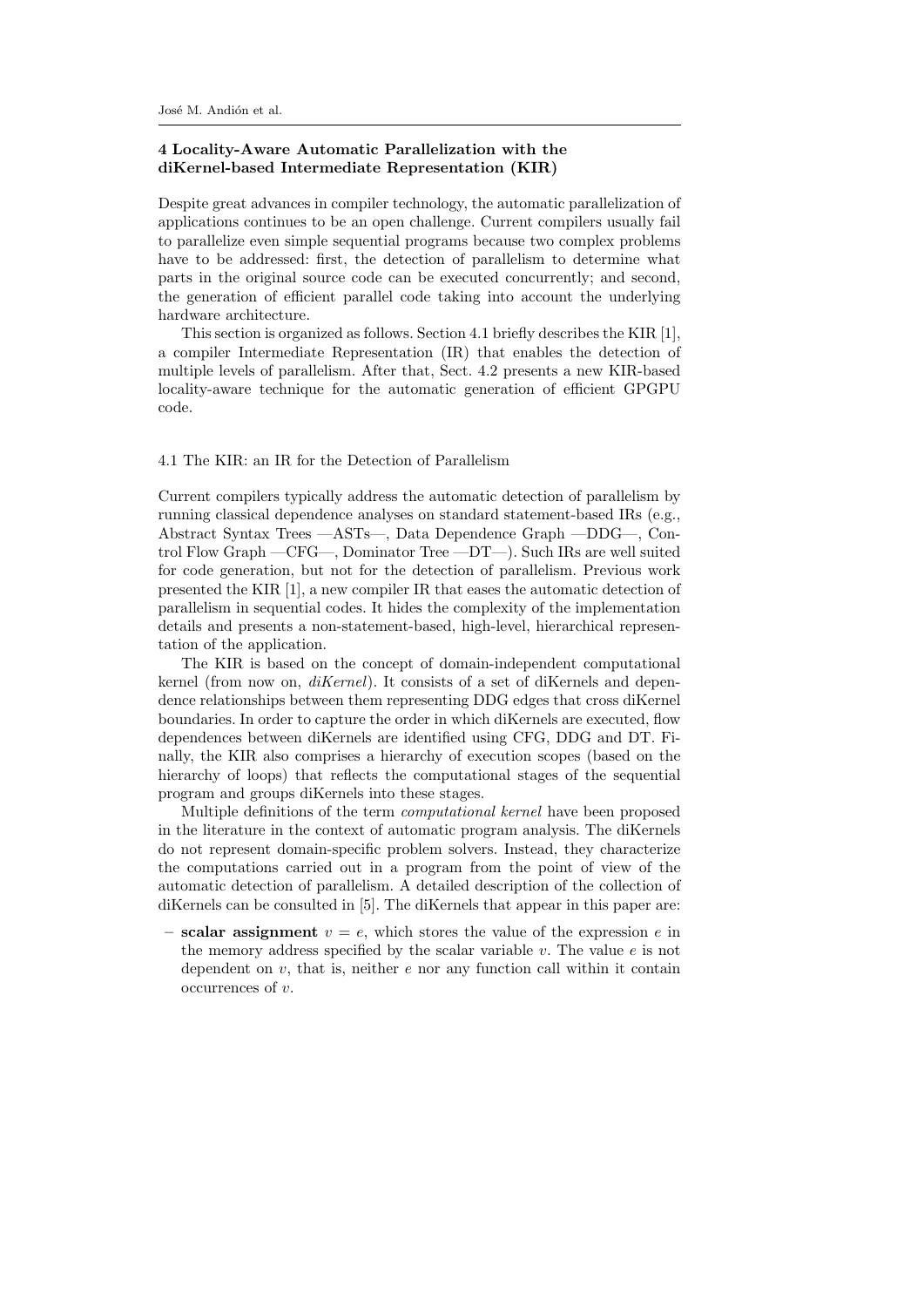

(a) Source code.

Fig. 1: The 3D discrete convolution operator (CONV3D).

- scalar reduction  $v = v \oplus e(i)$  where the reduction variable v is a scalar,  $\oplus$  is an associative and commutative operator, i is an affine expression of the enclosing loop indices, and  $e(i)$  is an expression that can depend on i but not on v.
- regular reduction  $A[i] = A[i] \oplus e(i)$  where  $A[i]$  represents an entry of the array  $A$ , i is an affine expression of the enclosing loop indices,  $\oplus$  is an associative and commutative operator, and  $e(i)$  is not dependent on  $A$ .

For illustrative purposes, consider the source code of the 3D convolution operator shown in Fig. 1a. Figure 1b shows the corresponding KIR. The loops are perfectly nested, thus they are represented by a unique execution scope  $ES_f \text{or}_{i,j,k}$ . One diKernel is created for each temporary variable that stores the calculations in each 3D axis:  $K \leq temp_{\tau_7} > K \leq temp_{14} >$  and  $K \leq temp_{21} > K$ . Note that the subindices refer to the line number in the source code (e.g., the term  $tempx_7$  refers to the statement in lines 7–13 of Fig. 1a). Their contribution to the final result  $K < output_{28} >$  is symbolized by diKernel-level flow dependences  $(\rightarrow)$ . Scalars *tempx*, *tempy* and *tempz* are assigned new values in each for<sub>i,j,k</sub> iteration, thus  $K \leq tempx_7$ ,  $K \leq tempy_{14}$  and  $K \leq tempz_{21}$  are scalar assignments. In contrast, the value stored in *output*[i][j][k] depends on the previous one and thus  $K < output_{28} >$  is a regular reduction.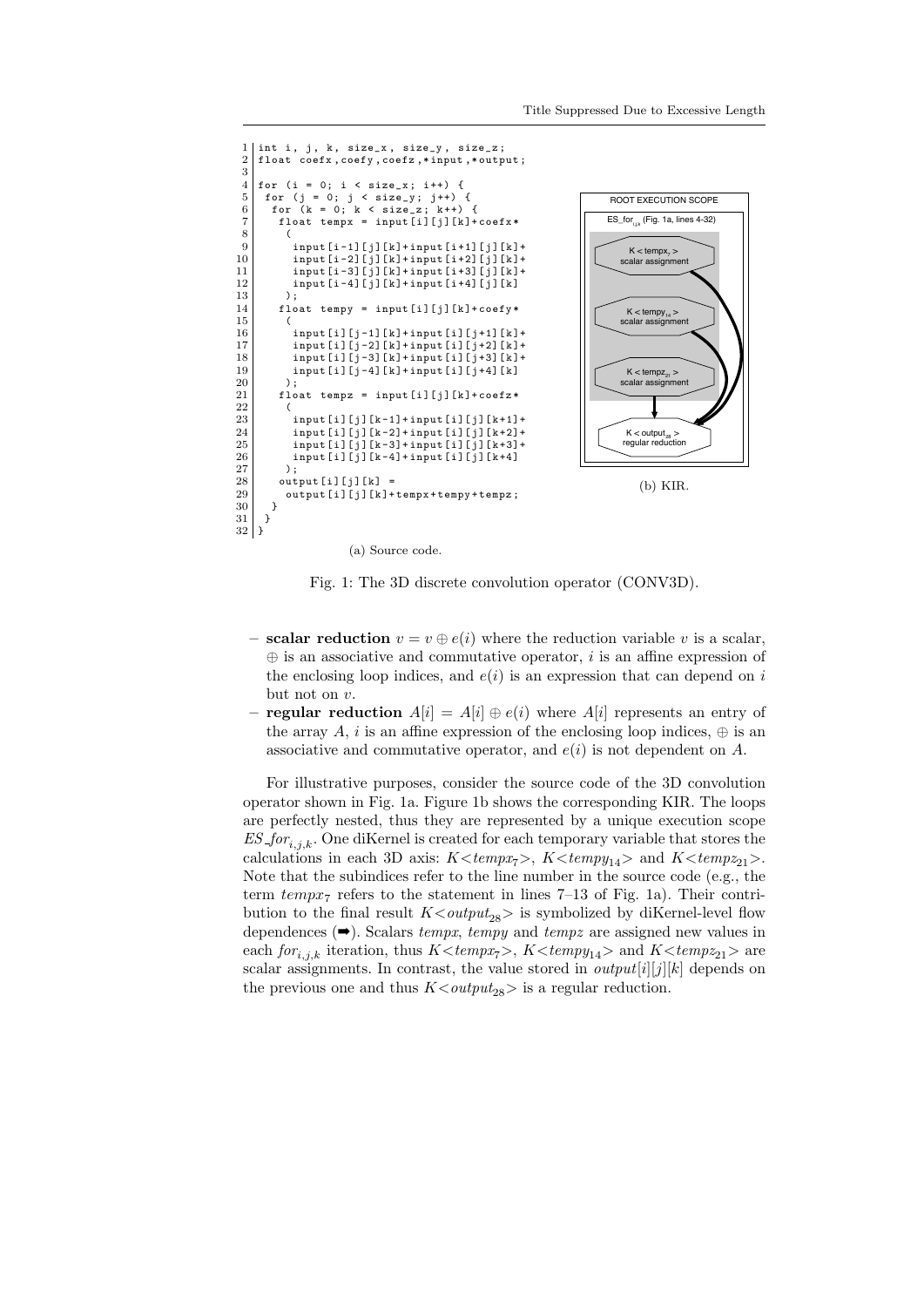4.2 A Locality-Aware Technique for the Generation of Efficient GPGPU Code

The generation of parallel code is a complex problem that has to be addressed by a parallelizing compiler. Previous work [1] presented an OpenMP-based hardware independent approach targeting multicore processors that consists of two steps:

- 1. Filtering out the spurious diKernel-level dependences, which are those that do not prevent the parallelization of the sequential application. The subgraphs of the KIR that represent the computations carried out on privatizable scalar variables [13] are shaded to be omitted in the discovery of parallelism. Regarding the example of Fig. 1, scalars tempx, tempy and tempz are loop temporaries as they are recomputed at the beginning of each  $for_{i,j,k}$  iteration. Thus, they are privatizable and the corresponding parts of the KIR are shaded (see the shaded region in Fig. 1b).
- 2. The construction of an efficient parallelization strategy based on the application features captured by the KIR. The parallel code generation is based on the existence of parallelizing transformations for each type of diKernel. For instance, a scalar reduction can be parallelized in three phases with privatization support [34]. A regular reduction represents conflict-free loop iterations that can be transformed into forall parallel loops. Other examples are discussed in [4].

This OpenMP-based hardware independent approach has demonstrated to be effective for multicore processors [1]. However, for peak performance on the GPU, the generated code must exploit its characteristic hardware architecture (in particular, the complex memory hierarchy). Hereafter, we introduce a new locality-aware code generation technique that extends the previous approach considering the most impacting programming features enumerated in points  $(1)$ – $(8)$  of Sect. 2: loop threadification  $(1)$ , thread grouping  $(2)$ , coalesced access to global memory (4), and maximum usage of registers and shared memory (5). The minimization of CPU-GPU data transfers (3) will be addressed with a new automatic partitioning algorithm of the KIR, which will decide what parts of full-scale applications must be executed on the CPU or on the GPU and analyze their interactions. Therefore, we assume that program data fits into GPU memory and, in our experiments (see Sect. 6), we have measured the execution times excluding CPU-GPU data transfers. This paper does not address the avoidance of thread divergence (6) as it is a problem more related to the algorithm implemented by the given source code. In addition, maintaining sufficient occupancy (7) or determining the best block size (8) are programming features very related to the concrete GPU hardware that executes the code and their optimization needs runtime information, thus they are out of the scope of this paper.

The first extension is an algorithm to detect coalesced accesses to the GPU global memory. According to the CUDA Best Practices Guide [25], coalescing is maximized (and thus memory requests are minimized) if the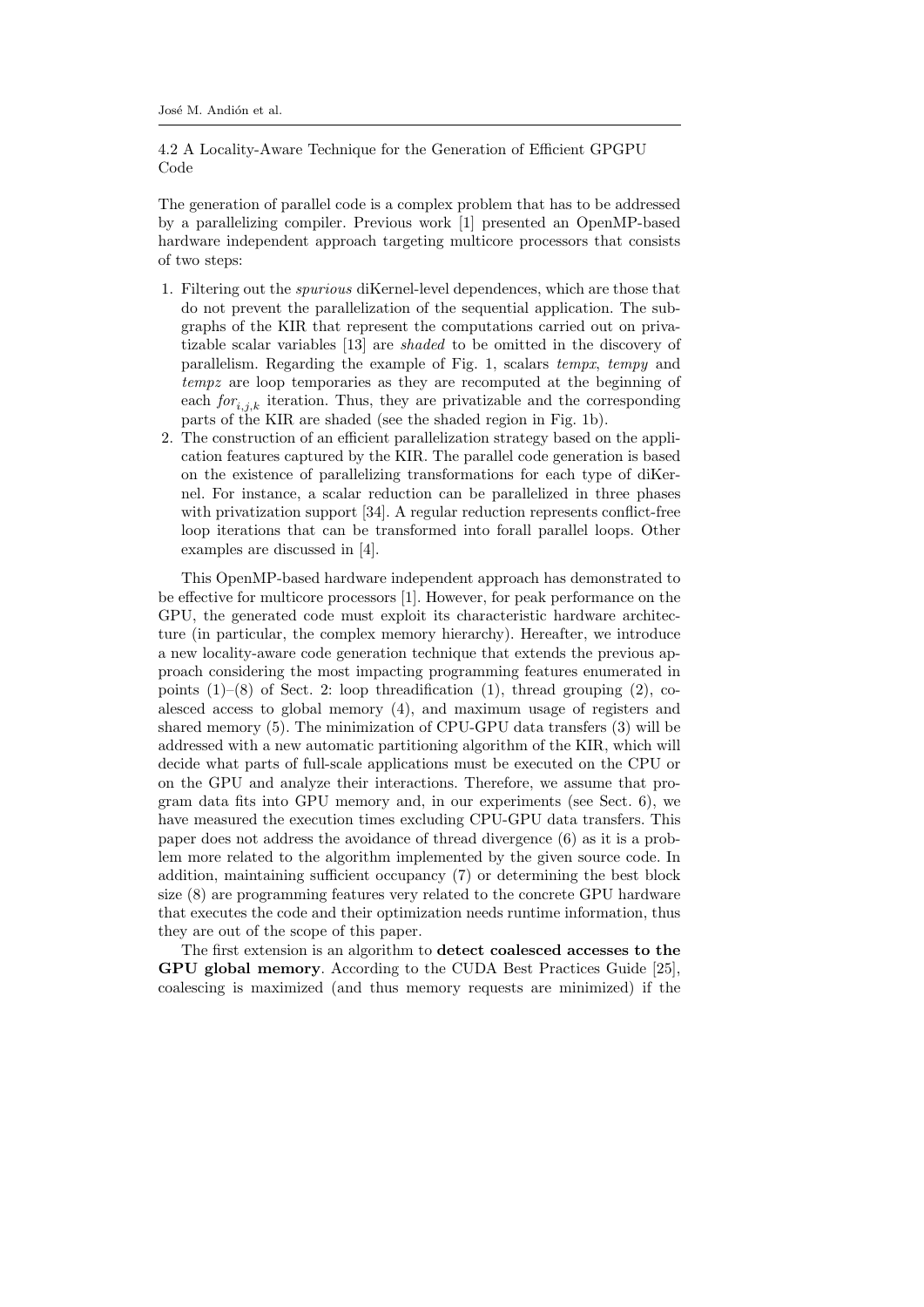(d) Coalesced accesses.

Algorithm 1 Detection of coalesced accesses to GPU global memory

1: function isCoalescedAccess **Input:** access  $x_k[i_{k,1}][i_{k,2}] \ldots [i_{k,n}]$  to an *n*-dimensional array x stored in row-major order **Input:** loop nest  $L = L_1, L_2, \ldots, L_l$  where  $L_1$  is the threadified loop 2:  $CHRECS x_k \leftarrow {\begin{bmatrix} {\begin{bmatrix} a_{k+1}, + a_{k+1} \end{bmatrix}} {\begin{bmatrix} a_{k+2}, + a_{k+2} \end{bmatrix}} {\begin{bmatrix} a_{k+1}, + a_{k+2} \end{bmatrix}} {\begin{bmatrix} a_{k+1}, + a_{k+2} \end{bmatrix}} {\begin{bmatrix} a_{k+1}, + a_{k+2} \end{bmatrix}}$ 2:  $CHRECS.x_k \leftarrow [{\phi_{k,1}, +, g_{k,1}}][{\phi_{k,2}, +, g_{k,2}}] \dots [{\phi_{k,n}, +, g_{k,n}}]$ <br>3: for each warp W do 3: **for each** warp  $W$  **do** 4: **for each** thread  $T$ 4: **for each** thread  $Ti$  in  $W$  do 5:  $\text{CHRECS}_{x_k}^{Ti} \leftarrow [\{\phi_{k,1}^{T_i}, +, g_{k,1}^{T_i}\}][\{\phi_{k,2}^{T_i}, +, g_{k,2}^{T_i}\}]\dots[\{\phi_{k,n}^{T_i}, +, g_{k,n}^{T_i}\}]$ 6: end for 7: **for**  $p \in \{1, ..., n-1\}$  do 8:  $\qquad \qquad \textbf{if } \exists \; \{\phi_{k,p}^{Ti}, +, g_{k,p}^{Ti}\} \neq \{\phi_{k,p}^{Tj}, +, g_{k,p}^{Tj}\}, \; Ti, \; Tj \in \textit{W} \; \textbf{then}$ 9: return false 10: end if 11: end for 12:  $\qquad\qquad\textbf{if } \exists\,\,\{\phi_{k,n}^{Ti},+,g_{k,n}^{Ti}\}\neq\{\phi_{k,n}^{Tj},+,g_{k,n}^{Tj}\},\, Ti,\,Tj\in\,W\,\textbf{then}$ 13:  $\text{CHRECS\_RANGE}_{x_k, n} \leftarrow \bigcup^{T_i} \{ \phi_{k,n}^{T_i}, +, g_{k,n}^{T_i} \}$ 14: **if** CHRECS\_RANGE\_ $x_{k,n}$  defines a contiguous range **then** 15: return true 16: else 17: **return** false 18: end if 19: else 20: return true<br>21: end if end if 22: end for 23: end function  $2 \left\{ \begin{array}{ll} 1 \ \text{for} \ \text{in} \ \text{in} \ \text{in} \ \text{in} \ \text{in} \ \text{in} \ \text{in} \ \text{in} \ \text{in} \ \text{in} \ \text{in} \ \text{in} \ \text{in} \ \text{in} \ \text{in} \ \text{in} \ \text{in} \ \text{in} \ \text{in} \ \text{in} \ \text{in} \ \text{in} \ \text{in} \ \text{in} \ \text{in} \ \text{in} \ \text{in} \ \text{in} \ \text{in} \ \text{in} \ \text{in} \ \text{in} \ \text{in} \ \$ 2 for (i = 0; i <= N; i<br>
for (j = 0; j <= N<br>  $\frac{1}{4}$  ...  $x[i][j]$  ...  $\begin{bmatrix} 5 \\ 6 \end{bmatrix}$  } (a) Source code S1.  $T0$   $T1$   $T2$ <br> $(i=0)$   $(i=1)$   $(i=2)$  $(i=1)$  $j=0$   $x[0][0]$   $x[1][0]$   $x[2][0]$ <br>  $j=1$   $x[0][1]$   $x[1][1]$   $x[2][1]$  $j=2$   $x[0][2]$   $x[1][2]$   $x[2][2]$ . . . . . . . . . . . . chrecs  $1^{st}$  dim | {0} {1} {2}  $2^{nd}$  dim {0} {1} {2}<br>
{0, +, 1} {0, +, 1} {0, +, 1}  $\begin{array}{l} 1 \ 1 \ 1 \end{array}$  // only  $for\_j$  is threadified<br>  $\begin{array}{l} 2 \ 3 \end{array}$  for (i = 0; i <= N; i++) {<br>  $\begin{array}{l} 3 \end{array}$  $\ldots$   $x[i][j]$   $\ldots$  $\begin{bmatrix} 5 \\ 6 \end{bmatrix}$  } (c) Source code S2.  $T0$   $T1$   $T2$ <br> $(j=0)$   $(j=1)$   $(j=2)$  $(j=1)$  $\begin{array}{c|c} i=0 & x[0][0] & x[0][1] & x[0][2] \ i=1 & x[1][0] & x[1][1] & x[1][2] \end{array}$  $i=2$   $x[2][0]$   $x[2][1]$   $x[2][2]$ . . . . . . . . . . . .  $thres$  $1^{st}$  dim  ${0, +, 1}$   ${0, +, 1}$   ${0, +, 1}$  $2^{nd}$  dim  $\{0\}$  {1} {2}

(b) Non-coalesced accesses.

Fig. 2: Examples of access patterns to the GPU global memory.

threads of a warp access consecutive memory locations. Algorithm 1 identifies coalesced accesses by taking into account loop threadification, thread grouping and chains of recurrences (from now on, chrecs). The chrecs are an algebraic formalism that can describe the access patterns to n-dimensional arrays, representing them by a tuple  $\{\phi, +, g\}$  where  $\phi$  is the initial position, + the addition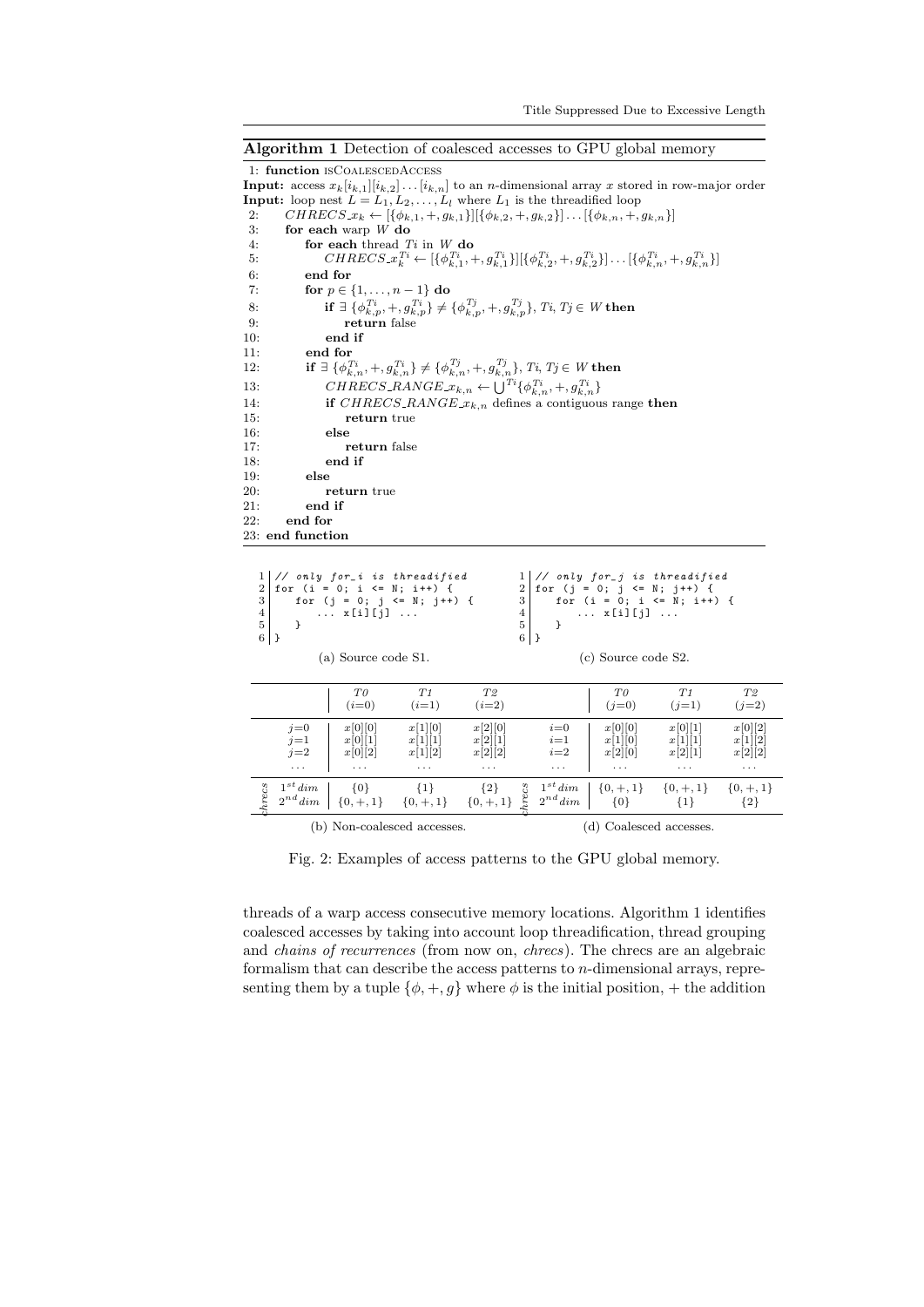operator, and q the stride. For an access to an array x in a loop nest  $L$ , the KIR provides the chrecs associated to each array dimension [2] (see line 2 of Alg. 1). Next, chrecs are instantiated to represent the memory accesses performed by each GPU thread by fixing the value of the index of  $L_1$  that the thread executes (line 5). Assuming row-major storage, consecutive memory positions are given by consecutive accesses to the last dimension of the array  $x$ . Thus, the first  $n-1$  chrecs must be the same (lines 7–11). Finally, if the union of the chrecs of the last dimension defines a contiguous range, then the accesses are coalesced (line 15). If the chrecs of the last dimension are the same, then the same memory position is accessed and only one memory transaction is needed (line 20).

For illustrative purposes, Fig. 2a and 2c present the two possibilities to traverse a 2D array x: row-major traversal (denoted S1) and column-major traversal (S2). Arrays are stored in row-major order in C and thus S1 accesses array  $x$  row by row, exploiting locality and minimizing data cache misses on the CPU. Assume that only the outer loop of a nest is threadified on the GPU (contrary to the OpenHMPP default policy —see Sect. 3—). Hence, each GPU thread will access consecutive memory positions:  $T\theta$  will access  $x[0][0], x[0][1], x[0][2]...$  (see Fig. 2b). Therefore, for the iteration  $j = 0$ , the threads of the first warp  $(T0, T1, T2...)$  will access to the non-consecutive memory locations  $x[0][0], x[1][0], x[2][0]$ ... and these memory requests cannot be coalesced. Algorithm 1 detects this non-coalesced access pattern as follows. The KIR provides  $CHRECS x_k = [{0, +, 1}]$ [ ${0, +, 1}$ ] (see line 2 of Alg. 1). Next, chrecs are instantiated:  $CHRECS \text{L}_k^{T0} = [\{0\}][\{0, +, 1\}],$  $CHRECS \_\_\kappa^{T1} = [{1}][{0, +, 1}] \dots$  They are different for the first dimension, thus the threads cannot access consecutive memory positions (lines 7–11).

In contrast,  $j$  drives the access to the last dimension of array  $x$  in S2 (see Fig. 2c). This code will run poorly on the CPU in the common situation when the array  $x$  is bigger than the cache memory. However, on the GPU, T0 will access to  $x[0][0], x[1][0], x[2][0] \dots$  (see Fig. 2d). Hence, for the iteration  $i = 0$ , the threads of the first warp  $(T0, T1, T2...)$  will access the consecutive memory locations  $x[0][0], x[0][1], x[0][2]$ ... and these memory requests can be coalesced. Algorithm 1 detects this coalesced access pattern as follows. The KIR provides  $CHRECS x_k = [{0, +, 1}]$  (see line 2 of Alg. 1). Next, chrecs are instantiated:  $CHRECS_x_x^{T0} = [\{0, +, 1\}][\{0\}],$  $CHRECS \nightharpoonup_k^{T_1} = [{0, +, 1}]][{1}]. \n\dots$  They are the same for the first dimension, thus the threads may access consecutive memory positions (lines 7–11). The union of the last chrecs  $\{0\} \cup \{1\} \dots$  defines a contiguous range (line 15) and therefore the performed accesses maximize coalescing and correctly exploit the GPU global memory locality. As can be observed, if the index of the threadified loop does not drive the access to the last dimension of  $x$ , a general strategy to try to exploit coalescing is to permute the loops.

The second extension is a set of algorithms to maximize the usage of registers and shared memory. As mentioned in Sect. 2, the GPU global memory is the biggest but slowest one. Both registers and shared memory are faster, but they have much less capacity. Therefore, this complex memory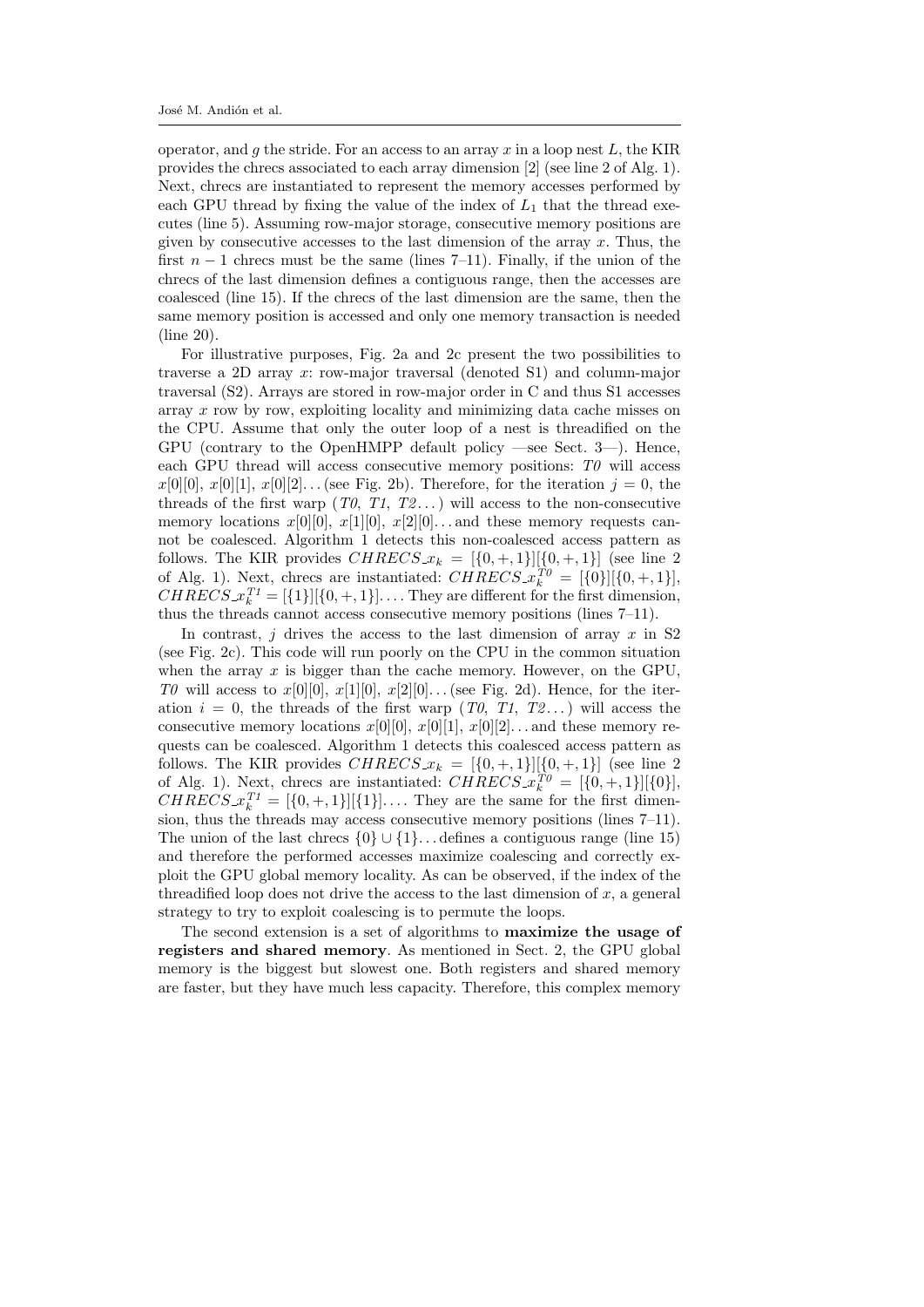Algorithm 2 Usage of registers to store reused data within a GPU thread

1: procedure StoreReusedDataInRegisters **Input:** *n*-dimensional array  $x[s_1][s_2] \dots [s_n]$ **Input:** loop nest  $L = L_1, L_2, \ldots, L_l$  where  $L_1$  is the threadified loop 2: collect accesses  $x_k[i_{k,1}][i_{k,2}] \dots [i_{k,n}]$  with  $k \in \{1, \dots, m\}$ 3:  $CHRECS_x_k \leftarrow [{\phi_{k,1}, +, g_{k,1}}][{\phi_{k,2}, +, g_{k,2}}] \dots [{\phi_{k,n}, +, g_{k,n}}]$ 4: for each thread  $Ti$  do 5:  $CHRECS_x I_k^{T_i} \leftarrow [{\phi}_{k,1}^{T_i}, +, g_{k,1}^{T_i}][{\phi}_{k,2}^{T_i}, +, g_{k,2}^{T_i}]{\dots}[\{\phi_{k,n}^{T_i}, +, g_{k,n}^{T_i}\}]$ 6: if  $\bigcap_{k=1}^m \mathit{CHRECS}\xspace x_k^{\mathit{T}_i} \neq \emptyset$  then 7: store reused data between the accesses made by  $Ti$  in registers if data are private  $8:$  end if  $9:$  end for end for 10: end procedure

Algorithm 3 Usage of the GPU shared memory for data shared between the threads of a warp

1: procedure StoreSharedDataInSharedMemory **Input:** *n*-dimensional array  $x[s_1][s_2] \dots [s_n]$ **Input:** loop nest  $L = L_1, L_2, \ldots, L_l$  where  $L_1$  is the threadified loop 2: collect accesses  $x_k[i_{k,1}][i_{k,2}] \dots [i_{k,n}]$  with  $k \in \{1, \dots, m\}$ <br>3:  $CHRECS \, x_k \leftarrow [\{\phi_{k,1}, +, q_{k,1}\}][\{\phi_{k,2}, +, q_{k,2}\}] \dots [\{\phi_{k,n}\}$  $CHRECS x_k \leftarrow [\{\phi_{k,1}, +, g_{k,1}\}] [\{\phi_{k,2}, +, g_{k,2}\}] \dots [\{\phi_{k,n}, +, g_{k,n}\}]$ 4: for each block  $B$  do 5: for each thread  $T$ for each thread  $Ti$  of B do 6:  $\text{CHRECS}_{x_k}^{T_i} \leftarrow [\{\phi_{k,1}^{T_i}, +, g_{k,1}^{T_i}\}][\{\phi_{k,2}^{T_i}, +, g_{k,2}^{T_i}\}]\dots[\{\phi_{k,n}^{T_i}, +, g_{k,n}^{T_i}\}]$ 7: end for 8:  $SHDATA_x \leftarrow \bigcap^{T_i} CHRECS_x \, x_k^{T_i}$  with  $k \in \{1, \ldots, m\}$ 9: if  $(SHDATA_x \neq \emptyset)$  then 10: store data shared between the threads of block B in the shared memory  $11:$  end if 12: end for 13: end procedure

Algorithm 4 Increase the computational load of a GPU thread

1: procedure INCREASELOAD **Input:** access  $x_k[i_{k,1}][i_{k,2}] \ldots [i_{k,n}]$  to an *n*-dimensional array x stored in row-major order **Input:** loop nest  $L = L_1, L_2, \ldots, L_l$  where both  $L_1, L_2$  are threadified Input: amount of data  $\Delta$  to be processed by a GPU thread 2: increment the step of the outer loop  $L_1$  to  $\Delta$ <br>3: **for each** scalar variable s in L **do** for each scalar variable  $s$  in  $L$  do 4: promote s to an array  $s[\Delta]$ 5: transform reads and writes to s into loops of  $\Delta$  iterations 6: end for end for 7: end procedure

hierarchy should be managed with even more care than the traditional CPU memory hierarchy for getting good performance.

Algorithm 2 presents a technique to detect reused data within a GPU thread. First, it collects all the accesses to an *n*-dimensional array  $x$  in a loop nest  $L$  (see line 2 of Alg. 2). Next, the KIR provides the chrecs associated to each access in each array dimension (line 3). For each thread, the chrecs are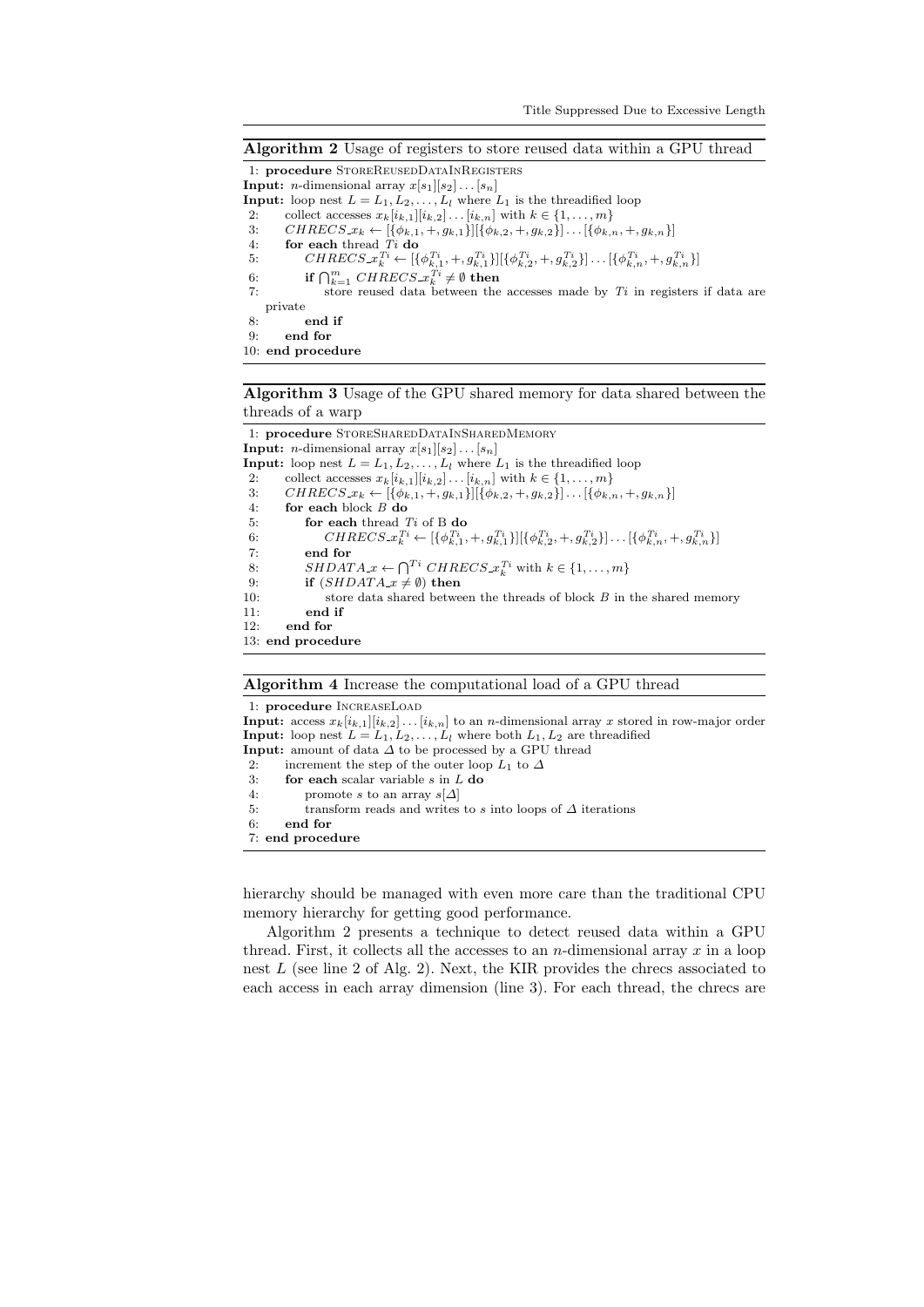instantiated by fixing the value of the index of  $L_1$  that the thread executes (line 5). If the intersection of the instantiated chrecs for the thread is not empty, then some data are accessed several times and they can be stored in the GPU registers if they are not modified by another thread (lines 6–8). The shared memory can be used for the same purpose.

However, the GPU shared memory has been specifically designed to share data between the threads of a block. Algorithm 3 presents a technique that takes into account all the accesses to an *n*-dimensional array  $x$  in a loop nest  $L$  (see line 2 of Alg. 3). The KIR provides the chrecs associated to each access in each array dimension (line 3). For each thread, the chrecs are instantiated by fixing the value of the index of  $L_1$  that the thread executes (line 6). If the intersection of the instantiated chrecs associated to all the accesses is not empty, then some data are accessed several times and can be stored in the shared memory (lines 8–11).

Another general technique to improve performance is loop tiling. It consists of partitioning the loop iterations into blocks to ensure data being used stay in the lower levels of the memory hierarchy. As explained in Sect. 3, OpenHMPP implements loop threadification and thread grouping with the two outermost loops in a nest; consecutive GPU threads are created for consecutive iterations of the second loop. Therefore, the common  $m \times n$  tiling breaks coalescing because the  $L_2$  step is different from one and consecutive threads will not access consecutive memory locations. Algorithm 4 presents a technique for loop tiling that preserves coalescing under OpenHMPP and also considers the promotion of the enclosed scalar variables. Instead of creating a thread for each access  $x_k$ , a bigger portion of data to compute  $(\Delta)$  is given to each thread. Hence, the algorithm increments the step of  $L_1$  to  $i = i + \Delta$  (see line 2) of Alg. 4). Scalar variables inside L are promoted to arrays of size  $\Delta$ , and their corresponding reads and writes are transformed into loops preserving dependences (lines 3–6). In addition, this technique can be completed with loop unrolling and loop interchange. Typically, GPU compilers make better optimizations if the program is coded with several instructions using scalar variables (avoiding arrays and loops). In this way, the GPU compiler is able to store them in registers.

In sum, this section has introduced a new KIR-based technique which automatically transforms a sequential program into a parallel counterpart targeting GPU-based heterogeneous systems. This new technique exploits the characteristic hardware architecture of the GPU (in particular, the complex memory hierarchy). It detects coalesced accesses to the global memory, and maximizes the usage of registers and shared memory, as will be illustrated in the next section with two case studies.

#### 5 Case Studies

This section details the operation of the locality-aware automatic parallelization technique introduced in Sect. 4. We have selected two representative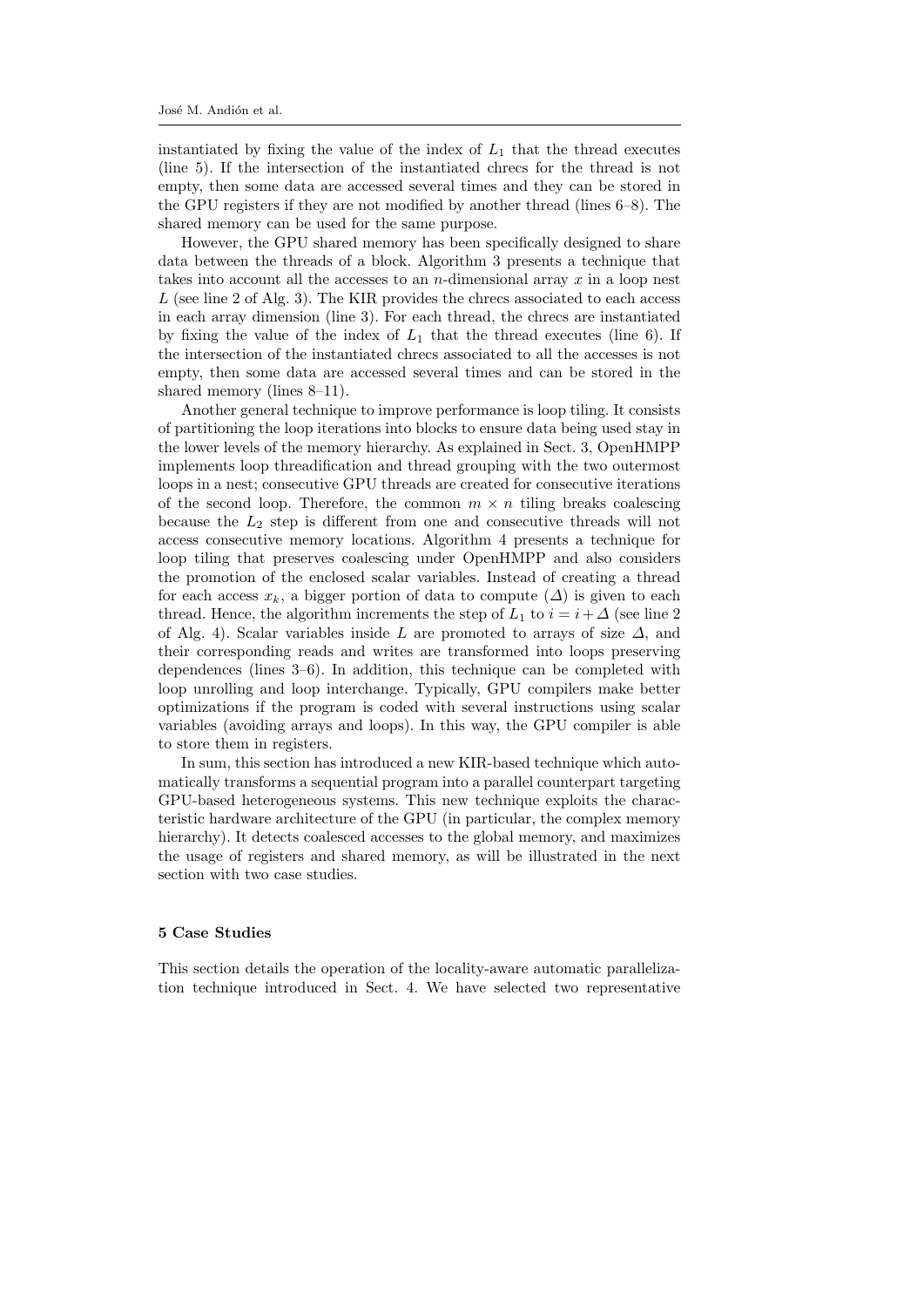| <b>GPU</b> Features                      | $_{cpu}$<br>$conv3d-$ | $conv3d-hmp$ | $conv3d-hmpp2$ | S<br>$conv3d-hmp$ | cpu<br>$sgemn$ - | mkl<br>sgemm | <i>Ampp</i><br>$\mathbf{I}$<br>sgenm | $hmpp\mathcal{Z}$<br>$_{sgennm}$ | S<br>hmpp.<br>$sgenm$ - | raduuy<br>$sgenm$ - | cublas<br>$_{sgennm}$ |
|------------------------------------------|-----------------------|--------------|----------------|-------------------|------------------|--------------|--------------------------------------|----------------------------------|-------------------------|---------------------|-----------------------|
| Coalescing<br>Registers<br>Shared Memory |                       |              |                |                   |                  |              |                                      |                                  |                         |                     |                       |

Table 1: GPU features exploited with each variant of CONV3D and SGEMM.

case studies extracted from compute-intensive scientific applications. First, Sect. 5.1 presents the study of the three-dimensional discrete convolution (CONV3D). With this case study we cover stencil codes, which are commonly found in computer simulations, image processing and finite element methods. Next, Sect. 5.2 addresses the simple-precision general matrix multiplication (SGEMM), which is one of the most important linear algebra routines commonly used in engineering, physics or economics.

#### 5.1 Case Study: CONV3D

The three-dimensional discrete convolution operator can be generally written as:

$$
output[i][j][k] = \sum_{n_1, n_2, n_3} coeff[i][j][k] \cdot input[i - n_1][j - n_2][k - n_3] \tag{1}
$$

with *input* being the input 3D-function data, coef the filter, and *output* the convoluted data. Consider the implementation shown in Fig. 1a (from now on, denoted as variant *conv3d-cpu*). Three nested loops  $for_i$ ,  $for_j$  and  $for_k$  traverse *output* (see lines 4–6). For each element *output*[i][j][k], four elements in each sense of the three directions of the coordinate axis are taken to perform the convolution with the scalar values coefx, coefy and coefz, respectively. Thus, the temporary variable  $tempx$  (see lines  $7-13$ ) stores the weighted sum of nine values of *input* along the  $x$ -axis,  $\cos f x$  being the weight. Similarly, temporaries tempy and tempz are along the y-axis and  $z$ -axis. Finally, these contributions are accumulated in the array element *output*[i][j][k] (see lines  $28-29$ ).

The corresponding KIR, depicted in Fig. 1b, was described in Sect. 4.1. Only the regular reduction  $K <sub>output</sub><sub>28</sub>$  determines if CONV3D is parallelizable; note that the remaining parts of the KIR are shaded because they represent privatizable temporaries. As the regular reduction diKernel represents conflict-free loop iterations, it can be converted into a forall parallel loop. On the CPU, it can be parallelized using the OpenMP parallel for directive.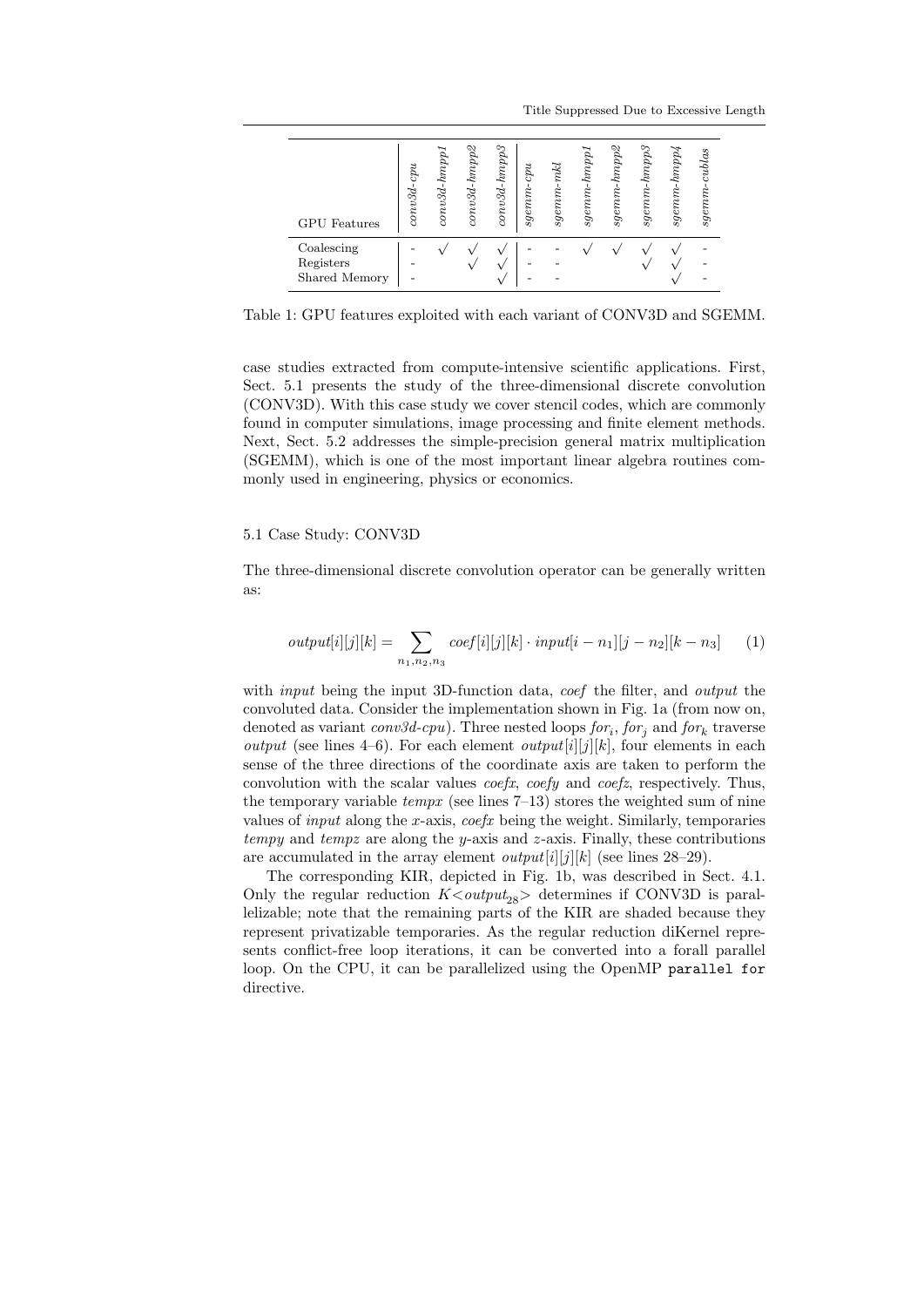José M. Andión et al.

|                                                                                                                                                                                                               |                                                                                                                                      | $T\theta$                                                              |                                                                          |                                                                                                                                      | T1                                                   |                                                                           |
|---------------------------------------------------------------------------------------------------------------------------------------------------------------------------------------------------------------|--------------------------------------------------------------------------------------------------------------------------------------|------------------------------------------------------------------------|--------------------------------------------------------------------------|--------------------------------------------------------------------------------------------------------------------------------------|------------------------------------------------------|---------------------------------------------------------------------------|
|                                                                                                                                                                                                               | $1^{st}$ dim                                                                                                                         | $2^{nd}$ dim                                                           | $3^{rd}$ dim                                                             | $1^{st}$ dim                                                                                                                         | $2^{nd}$ dim                                         | $3^{rd}$ dim                                                              |
| $CHRECS_input_{19}$<br>$CHRECS\_input_{20}$<br>$CHRECS\_input_{21}$<br>$CHRECS\_input_{22}$<br>$CHRECS_input_{23}$<br>$CHRECS\_input_{24}$<br>$CHRECS\_input_{25}$<br>$CHRECS$ <sub>-input<sub>26</sub></sub> | $\{0, +, 1\}$<br>$\{0, +, 1\}$<br>$\{0, +, 1\}$<br>$\{0, +, 1\}$<br>$\{0, +, 1\}$<br>$\{0, +, 1\}$<br>$\{0, +, 1\}$<br>$\{0, +, 1\}$ | $\{0\}$<br>{0}<br>$\{0\}$<br>{0}<br>${0}$<br>{0}<br>$\{0\}$<br>$\{0\}$ | ${0}$<br>$-1$<br>${1}$<br>$\{-2\}$<br>{2}<br>$-3\}$<br>${3}$<br>$\{-4\}$ | $\{0, +, 1\}$<br>$\{0, +, 1\}$<br>$\{0, +, 1\}$<br>$\{0, +, 1\}$<br>$\{0, +, 1\}$<br>$\{0, +, 1\}$<br>$\{0, +, 1\}$<br>$\{0, +, 1\}$ | {0}<br>{0}<br>{0}<br>{0}<br>{0}<br>{0}<br>{0}<br>{0} | {1}<br>{0}<br>$\{2\}$<br>$\{-1\}$<br>{3}<br>$\{-2\}$<br>${4}$<br>$\{-3\}$ |

Table 2: Chrecs for the accesses in lines 21–27 of Fig. 1a (CONV3D).

Table 1 summarizes the GPU features addressed by our locality-aware automatic parallelization technique to generate an optimal variant written by an expert in GPU programming. The first optimized variant is  $conv3d$ hmpp1, which exploits coalescing through loop interchange as follows. A basic OpenHMPP variant could be generated by simply isolating the source code between lines 6–30 of Fig. 1a. However, Alg. 1 detects that this is not the correct approach due to the non-coalesced accesses. The chrecs associated to the first access to array *input* (line 7) are  $CHREC \text{.}$  input<sub>1</sub> =  $[\{0, +, 1\}] [\{0, +, 1\}]$  $[{0, +, 1}]$ . As explained in Sect. 3, the default OpenHMPP loop threadification policy creates GPU threads for the two outermost loops  $(for<sub>i</sub>$  and  $for<sub>j</sub>)$ . Hence, the instantiated chrecs would be  $CHREC\_\_input_1^{T0} = [\{0\}][\{0\}][\{0, +, 1\}],$  $CHREC \text{.} input_1^{T1} = [{0}][{1}][{0, +, 1}]\text{...}$  and these accesses cannot be coalesced (see lines 7–11 of Alg. 1). However, if the loop nest is permuted to for<sub>j</sub>, for<sub>k</sub>, for<sub>i</sub>, the chrecs will be  $CHREC \text{.} input_1^{T0} = [\{0, +, 1\}][\{0\}][\{0\}],$  $CHREC\_\text{input}_1^{T1} = [\{0, +, 1\}][\{0\}][\{1\}]\dots$ , satisfying the conditions of lines 14–15 of Alg. 1.

The second optimized variant is conv3d-hmpp2. Note that each GPU thread along the threadified  $for_{j,k}$  executes the entire innermost  $for_i$ . Hence, each thread will repeat reads to the array *input* in the x-axis in consecutive iterations of  $for_i$  (see lines 7–13 of Fig. 1a). Old values can be stored in local registers reducing the needs of memory bandwidth. Algorithm 2 detects this situation as follows. The chrecs for the first three accesses to array input are CHREC input<sub>1</sub> =  $[\{0, +, 1\}][\{0, +, 1\}][\{0, +, 1\}],$  CHREC input<sub>2</sub> =  $[\{-1, +, 1\}][\{0, +, 1\}][\{0, +, 1\}]$  and  $CHREC \text{.} input_3 = [\{1, +, 1\}][\{0, +, 1\}]$  $[\{0, +, 1\}]$ . For T0, the instantiated chrecs are CHREC input<sup>T0</sup> =  $[\{0,+,1\}][\{0\}][\{0\}], \quad \ \ CHREC\_input^{T0}_2$  $=$  [{-1, +, 1}][{0}][{0}] and<br>0}][{0}] (line 5). Thus,  $\mathit{CHREC}\_\mathit{input}_3^\mathit{TO}$  $=$   $[\{1, +, 1\}][\{0\}][\{0\}]$  $\bigcap_{k=1}^{3} \text{CHRECS}_{\cdot} = [\{1, +, 1\}] [\{0\}] [\{0\}] \neq \emptyset$  (line 6 of Alg. 2) and, as input is only read, copies of already read values can be kept in registers for following accesses.

The variant conv3d-hmpp3 exploits, in addition, the shared memory. Contiguous threads repeat accesses to some positions in the  $y$ ,  $z$ -plane of the array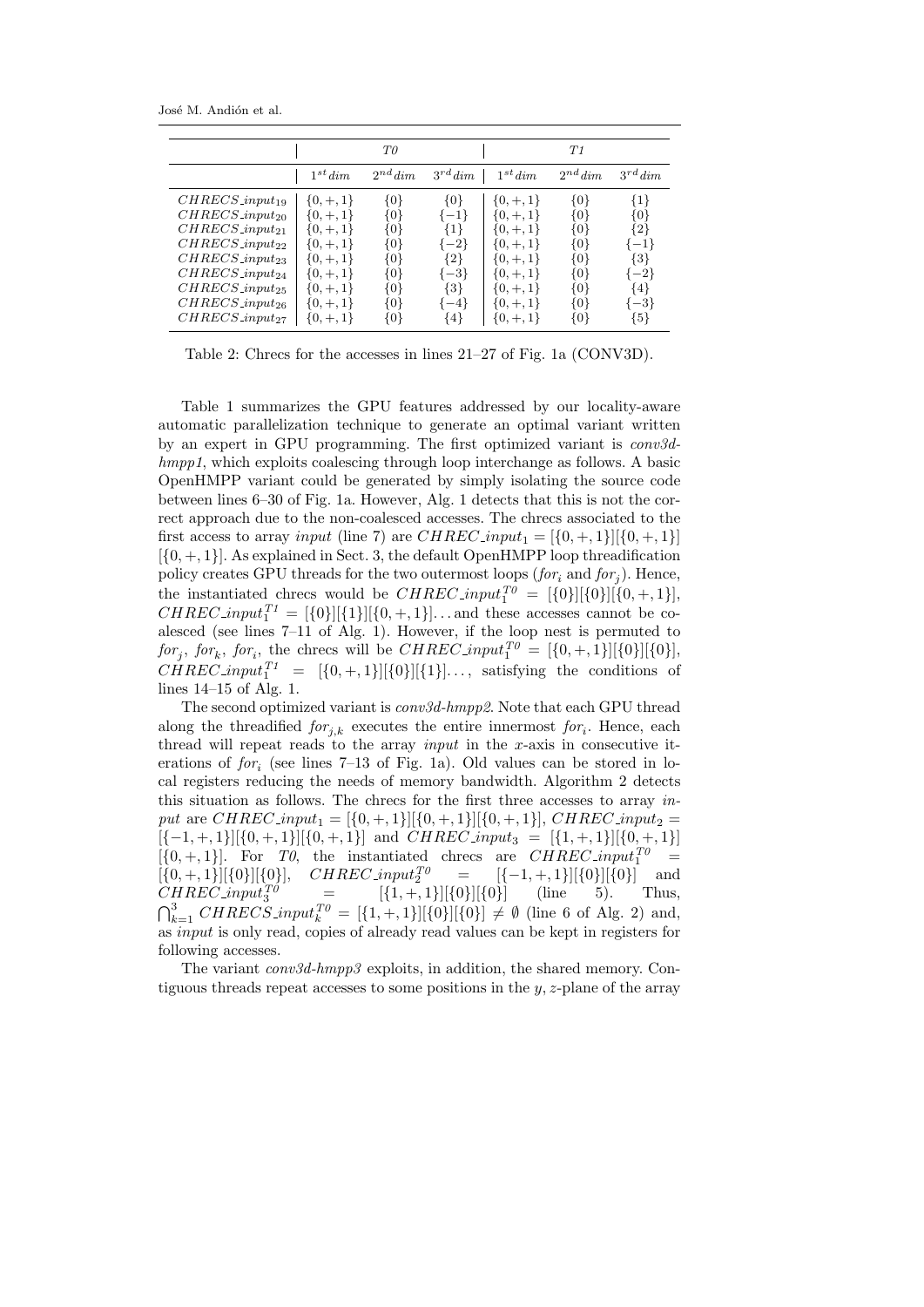

Fig. 3: The simple-precision general matrix multiplication (SGEMM).

input. Hence, those values can be stored in the shared memory and be interchanged among the threads of a block. Table 2 focuses on the chrecs corresponding to the first two threads  $T\theta$  and  $T1$  and the accesses performed in lines 21–27 of Fig. 1a. Algorithm 3 computes the intersections of all the instantiated chrecs (see lines 8–11 of Alg. 3). As can be observed, the intersection is not empty and therefore the number of accesses to the GPU global memory is reduced significantly.

## 5.2 Case Study: SGEMM

The simple-precision general matrix multiplication from the BLAS library [7] performs the matrix operation

$$
C = \alpha \cdot A \times B + \beta \cdot C \tag{2}
$$

where A, B, C are  $m \times k$ ,  $k \times n$  and  $m \times n$  matrices, respectively, and  $\alpha, \beta$ are the scale factors for  $A \times B$  and C. Figure 3a shows an implementation with two nested loops  $for_i$  and  $for_j$  that traverse the matrix C row by row (see lines 5–6). Each matrix position  $C[i][j]$  is computed with the dot product between the  $i^{th}$  row of matrix A and the  $j^{th}$  column of B. The dot product is temporarily stored in the scalar variable prod (see lines 7–10).

The KIR shown in Fig. 3b captures the semantics of Fig. 3a as follows. Loops for, and for, are perfectly nested, thus a unique execution scope  $ES_f$  for is created.  $K < \text{prod}_7 >$  represents the initialization of the temporary variable  $prod$  at line 7. The computation of the dot product is contained in  $for_l$ . Hence, the scalar reduction  $K < prod_9$  is attached to  $ES_for_l$ . Finally,  $K < C_{11}$  is a regular reduction that updates the previous value stored in  $C[i][j]$ . As prod is a privatizable scalar variable, the parts of the KIR referring to its computations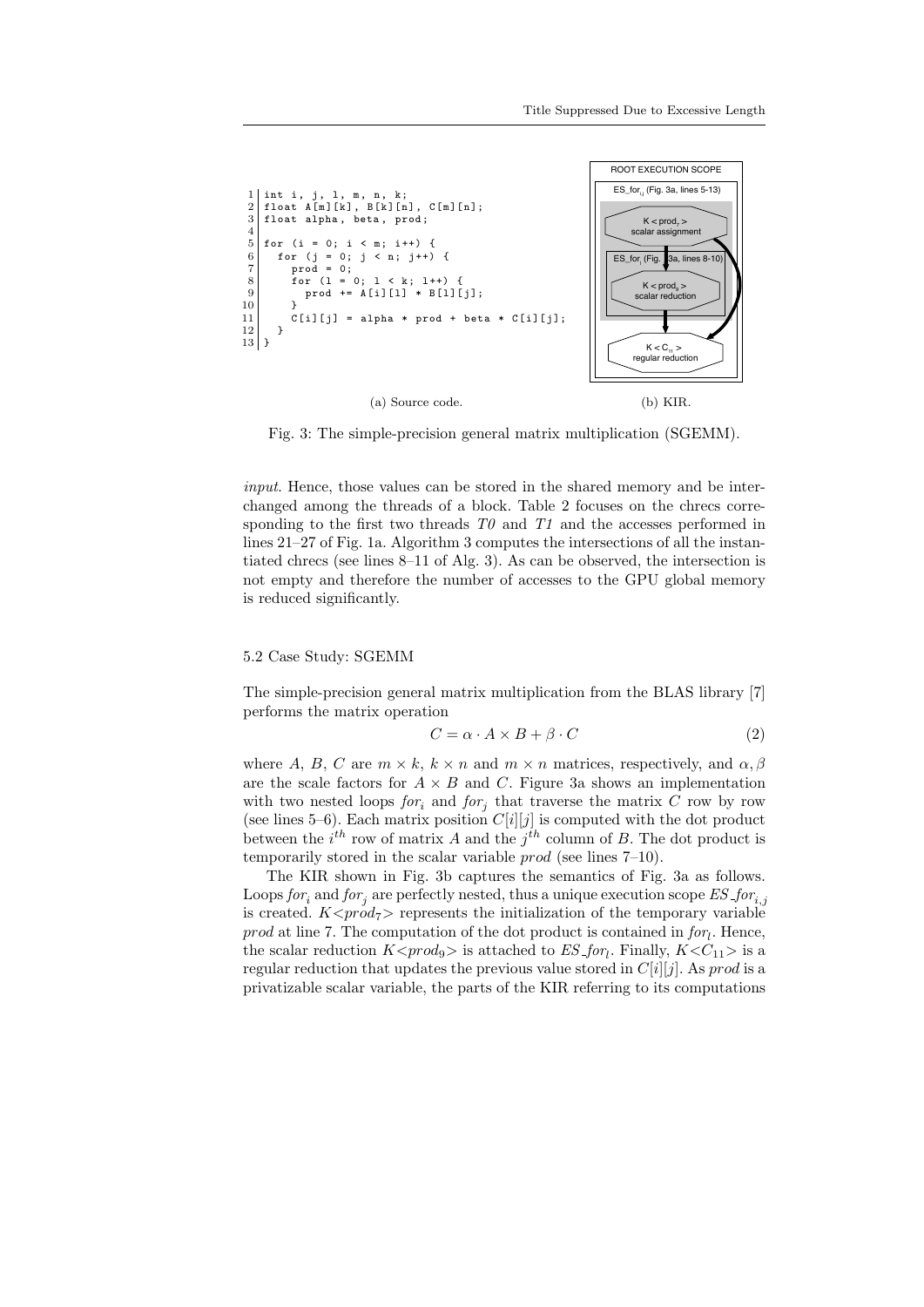|                                                                                                                                                 | not instantiated |                                                                               | TO      |                                                             |                                     |
|-------------------------------------------------------------------------------------------------------------------------------------------------|------------------|-------------------------------------------------------------------------------|---------|-------------------------------------------------------------|-------------------------------------|
|                                                                                                                                                 |                  | $1^{st}$ dim $2^{nd}$ dim $1^{st}$ dim $2^{nd}$ dim $1^{st}$ dim $2^{nd}$ dim |         |                                                             |                                     |
| $CHRECS.A \mid \{0,+,1\} \mid \{0,+,1\} \mid \{0\}$<br>$CHRECS\_B$ $\{0,+,1\}$ $\{0,+,1\}$ $\{0,+,1\}$<br>$CHRECS_C   {0,+,1}   {0,+,1}     0}$ |                  |                                                                               | $\{0\}$ | $\{0, +, 1\}$   $\{0\}$<br>$\{0\}$ $\{0, +, 1\}$<br>$\{0\}$ | $\{0, +, 1\}$<br>$\{1\}$<br>$\{1\}$ |

Table 3: Chrecs for the accesses to arrays A, B and C in SGEMM.

are shaded in order to be omitted in the discovery of parallelism. Thus, only  $K < C_{11}$  decides if the source code is parallelizable. As mentioned in Sect. 4.1, a regular reduction diKernel represents conflict-free loop iterations and it is therefore parallelizable.

From the point of view of the locality, the challenge of SGEMM is to handle efficiently the tradeoff between opposite array traversals: row-major for C and A, and column-major for B. On the CPU, the general solution is to apply loop tiling: matrices are computed in small tiles to keep data in cache. This approach can be also applied on the GPU using the shared memory as cache and being aware of coalescing.

The first variant of SGEMM is the sequential code shown in Fig. 3a (sgemm-cpu). In addition, we have selected the cblas sgemm function of the non-clustered, threaded part of the Intel MKL library [16] to build the *sgemm*mkl variant.

The first OpenHMPP variant is sgemm-hmpp1. It is trivially built by offloading to the GPU the same code as sgemm-cpu. Table 3 shows the chrecs for this variant, which are analyzed by Alg. 1 as follows. Regarding A, all the threads of a warp have the same chrecs and thus access the same memory position (see line 20 of Alg. 1). Regarding B, coalescing is maximized because the chrecs of the first dimension are the same while the chrecs of the second one define a contiguous range (line 15). Finally, the same situation holds for C and thus accesses are coalesced.

The second OpenHMPP variant is *sgemm-hmpp2*. Algorithm 4 transforms the source code of Fig. 3a as follows. The scalar variable prod is promoted to an array  $\text{prod}[\Delta]$ , and thus a new loop  $\text{for}_t$  is created to enclose all its definitions and uses (see lines 3–6 of Alg. 4). The step of the outer  $for_i$  is incremented by  $\Delta$ , and uses of the loop index *i* inside for<sub>t</sub> are replaced by  $i + t$ .

The third OpenHMPP variant is *sgemm-hmpp3*. For the reasons mentioned in Sect. 4.2, our technique first performs loop fission in the new  $for_t$  giving place to  $for_{t_1}$  (prod initialization),  $for_{t_2}$  (dot product between the row of A and the column of  $B$ ), and  $for_{t3}$  (computation with the old value of C). Next, fullunroll directives are inserted in  $for_{t1}$  and  $for_{t3}$ . In order to fully unroll  $for_{t2}$ , it is first interchanged with  $for_l$ . This way, the GPU compilers are able to store  $prod[\Delta]$  in registers.

The fourth OpenHMPP variant is sgemm-hmpp4. Algorithm 2 presented a method to store reused data in registers. In this case, as the number of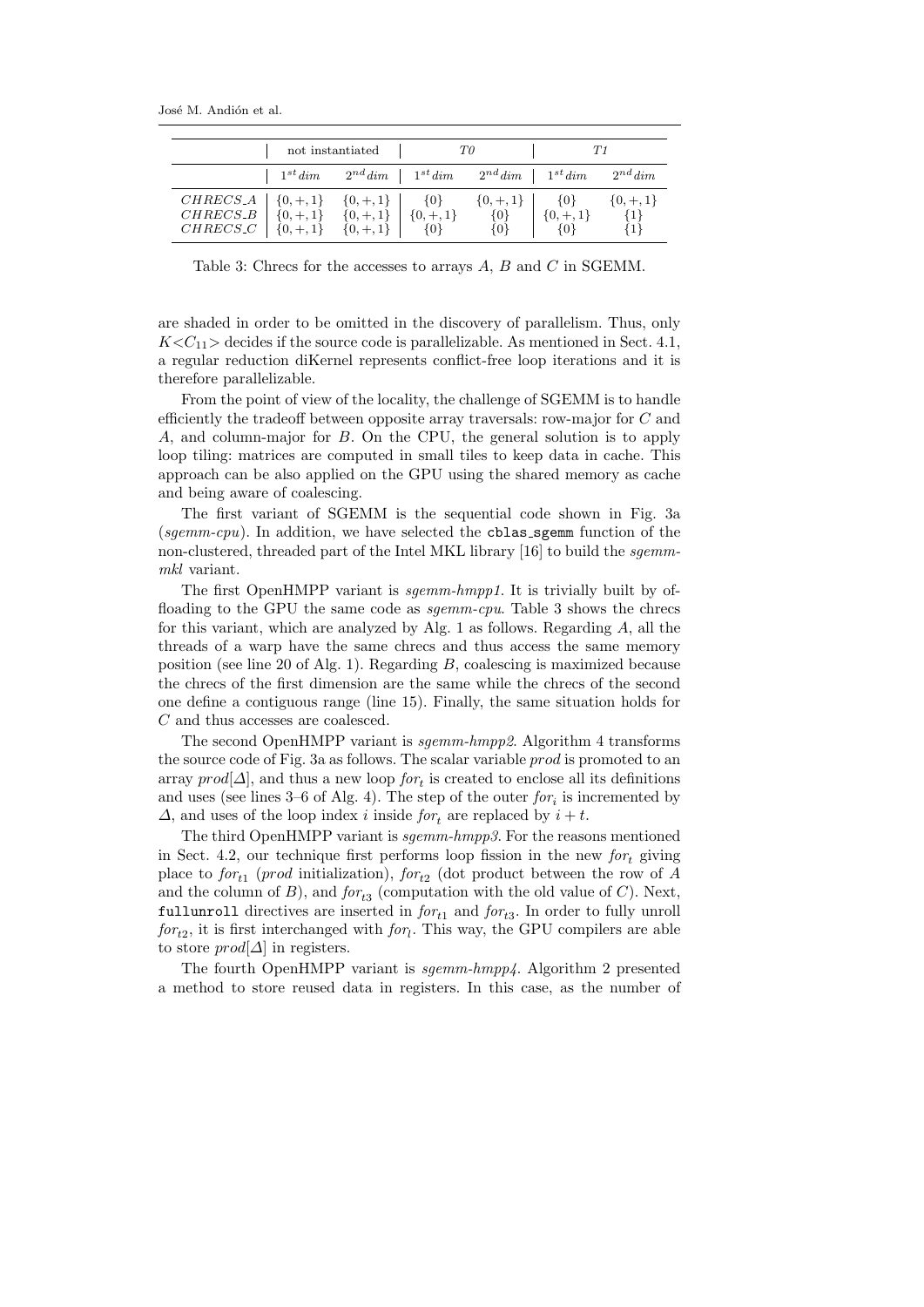Title Suppressed Due to Excessive Length

| <b>GFLOPS</b>                                                     | min                             | nova<br>avg                     | max                             | min                     | pluton<br>avg            | max                      |
|-------------------------------------------------------------------|---------------------------------|---------------------------------|---------------------------------|-------------------------|--------------------------|--------------------------|
| $conv3d$ -cpu<br>$conv3d-hmp1$<br>$conv3d-hmp2$<br>$conv3d-hmp93$ | 1.42<br>13.42<br>18.76<br>41.50 | 2.54<br>13.78<br>19.80<br>66.32 | 2.72<br>14.03<br>20.28<br>70.60 | 31.40<br>51.08<br>97.02 | 38.74<br>67.47<br>109.48 | 46.95<br>78.79<br>118.75 |

Table 4: Minimum, average and maximum GFLOPS of CONV3D variants.

registers is finite and the previous transformation in sgemm-hmpp3 increased register pressure, we have used the shared memory to store slices of B.

Finally, the last variant is sgemm-cublas, the implementation provided by the NVIDIA CUBLAS library [24]. CUBLAS has been designed assuming a column-major order, thus a transformation is needed before and after calling the library.

Overall, in this section we have shown how two representative sequential codes from scientific applications can be automatically transformed into parallel counterparts that target the GPU programming features mentioned in points  $(1)$ – $(8)$  of Sect. 2 following the technique introduced in Sect. 4. The next section presents the performance evaluation of these case studies.

# 6 Performance Evaluation

Two NVIDIA-based heterogeneous systems were used to carry out our experiments. The first one is nova, the CAPS Compute Lab, based on Tesla S1070 (compute capability 1.3 —Tesla architecture—). The GPU contains 30 multiprocessors with 8 cores each, for a total of 240 CUDA cores at 1.30 GHz. The total amount of global memory is 4 GB at 800 MHz. Each block (of up to 512 threads) can access 16 KB of shared memory and 16384 registers. The accelerator is connected to a host system consisting of 2 Intel Xeon X5560 quad-core processors at 2.80 GHz and 12 GB of memory.

The second system is pluton, the cluster of the Computer Architecture Group at the University of A Coruña, based on Tesla S2050 (compute capability 2.0 —Fermi architecture—). The GPU contains 14 multiprocessors with 32 cores each, for a total of 448 CUDA cores at 1.15 GHz. The total amount of global memory is 3 GB at 1546 MHz with ECC disabled. Each block (of up to 1024 threads) can access 48 KB of shared memory, 16 KB of L1 cache and 32768 registers. The amount of L2 cache is 768 KB. The accelerator is connected to a host system consisting of 2 Intel Xeon X5650 six-core processors at 2.66 GHz and 12 GB of memory.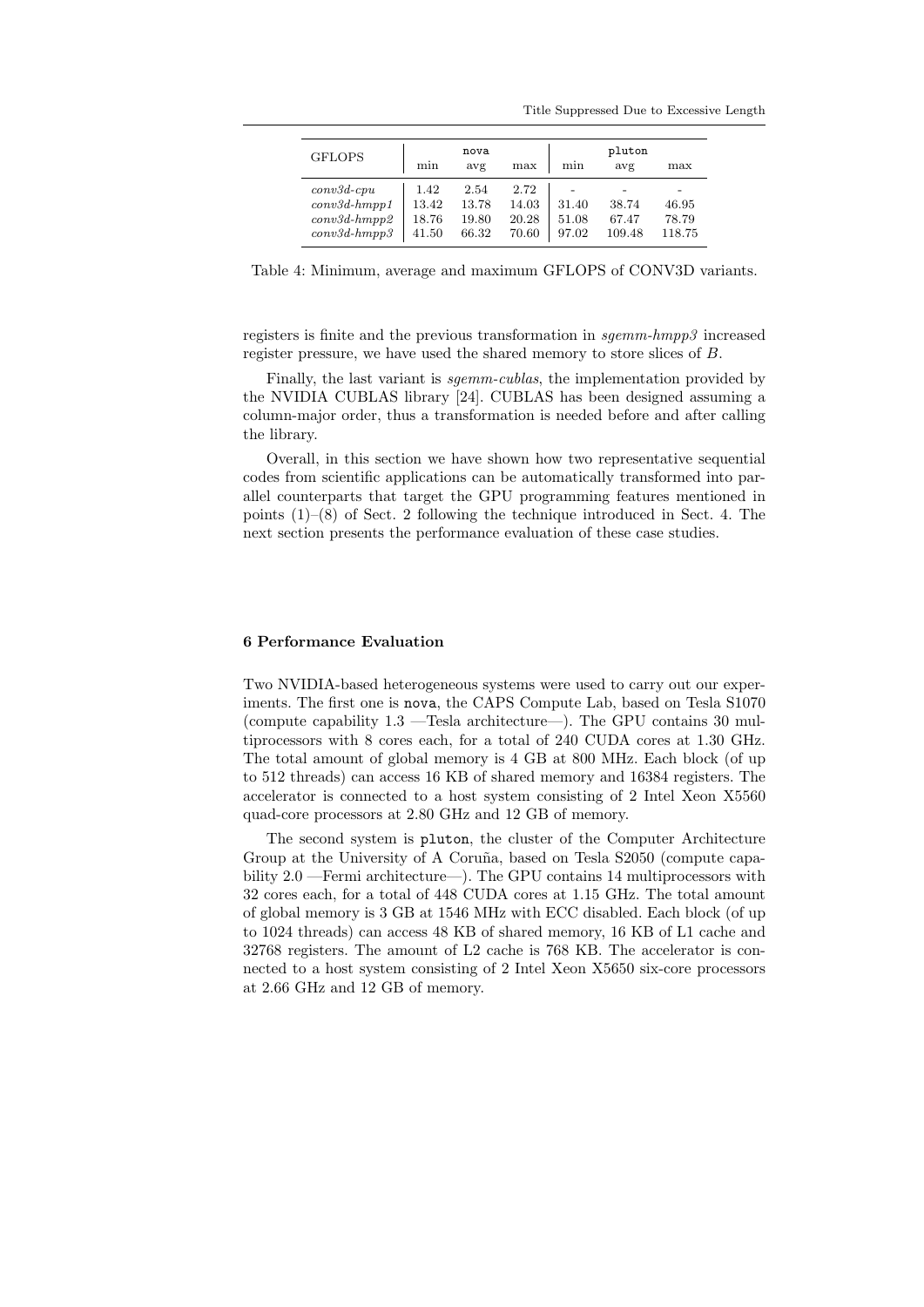

Fig. 4: Average GFLOPS of CONV3D variants.

#### 6.1 Performance Evaluation of CONV3D

We have run the 216 experiments corresponding to all matrix sizes for  $size_x$ ,  $size_y$  and  $size_z$  values in 128, 256, 384, 512, 640 and 768. In each experiment, we have measured GFLOPS for all CONV3D variants, shown in Table 4. Our experiments revealed that the obtained GFLOPS did not show a significant variation with the dimensions of the tested matrices. This is due to the fact that the limiting factor of the performance is the memory access bandwidth. For all tested sizes, even the smallest ones, a 50 % GPU occupancy is approximately achieved, which is a good value for this sort of codes [35].

Figure 4 presents the performance evaluation of the CPU and the GPUaccelerated variants on our experimental platforms. The offloading of the computations on the GPU, with a loop interchange  $(conv3d-hmpp1)$ , gets a speedup of 5.43x on nova and 15.27x on pluton. Note the big step in performance improvement between conv3d-hmpp2 and conv3d-hmpp3 due to the use of the shared memory: 3.35x on nova and 1.62x on pluton. The improvement is less impressive on pluton because of the memory caches present in the Fermi cards that partially cover the functionality exploited by our automatic locality-aware technique.

#### 6.2 Performance Evaluation of SGEMM

We have run the  $6859$  experiments corresponding to all matrix sizes for m, n, and k values in 128, 256, 384, 512, 640, 768, 896, 1024, 1152, 1280, 1408, 1536, 1664, 1792, 1920, 2048, 4096, 6144 and 8192. In each experiment, we have measured GFLOPS for all SGEMM variants.

Table 5 and Fig. 5 present the performance evaluation of the CPU and the GPU-accelerated variants. On average, sgemm-mkl is better than sgemm $hmpp1: 5.26x$  on nova and 1.96x on pluton. However, for most combinations of  $m, n, k < 2048$ , sgemm-hmpp1 is better than sgemm-mkl (up to 31.50x for  $m = 256$ ,  $n = 128$  and  $k = 512$  on pluton). Hence, in contrast to CONV3D, the performance of SGEMM varies significantly for different matrix sizes (as can be observed in the minimum, average and maximum columns of Table 5)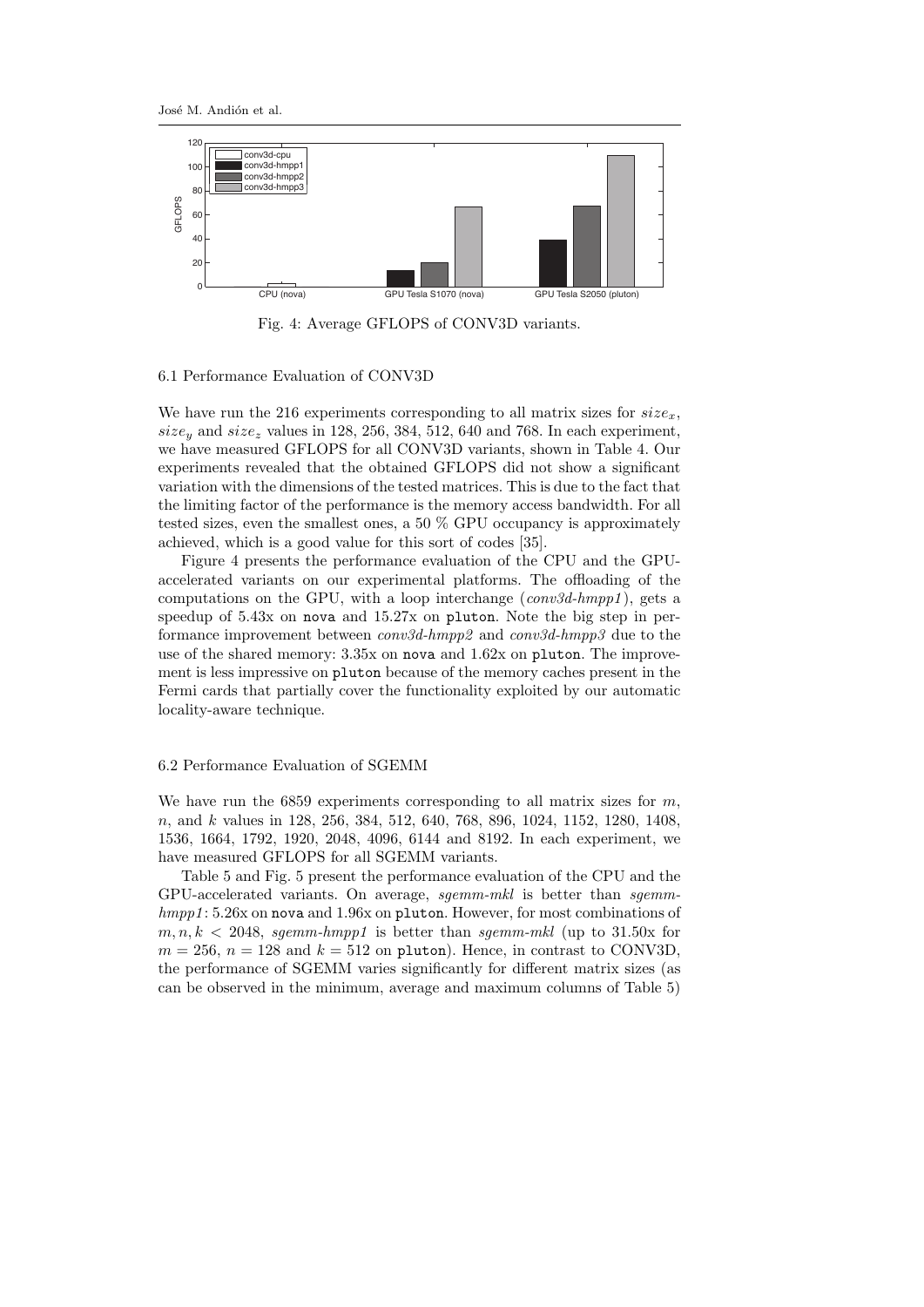Title Suppressed Due to Excessive Length

| <b>GFLOPS</b>   |                  | nova   |        | pluton |        |        |  |
|-----------------|------------------|--------|--------|--------|--------|--------|--|
|                 | m <sub>1</sub> n | avg    | max    | min    | avg    | max    |  |
| $sqemm$ - $cpu$ | 0.13             | 0.51   | 1.40   |        |        |        |  |
| $^{sgemm-mkl}$  | 1.43             | 114.99 | 183.70 |        |        |        |  |
| $sqemm-hmpp1$   | 8.10             | 21.85  | 27.41  | 15.41  | 58.77  | 79.22  |  |
| $sqemm-hmp2$    | 3.33             | 21.80  | 27.69  | 3.72   | 51.57  | 78.83  |  |
| $sqemm-hmp3$    | 6.93             | 39.19  | 64.81  | 12.04  | 119.56 | 134.74 |  |
| $sqemm-hmpp4$   | 7.12             | 295.45 | 354.46 | 9.20   | 357.38 | 420.63 |  |
| $sqemm-cublas$  | 71.30            | 325.91 | 370.12 | 38.78  | 486.41 | 650.16 |  |

Table 5: Minimum, average and maximum GFLOPS of SGEMM variants.



Fig. 5: Average GFLOPS of SGEMM variants.

and the simple use of the GPU does not always improve the best CPU variant. For most of the tested sizes, sgemm-hmpp2 slightly improves sgemm-hmpp1 on nova, but not on pluton. This is due to the fact that accesses to  $\text{prod}[\Delta]$  in sgemm-hmpp2 require to read and write from the GPU memory and not from the registers. The performance improvement of sgemm-hmpp3 with respect to sgemm-hmpp1 is bigger (1.79x on nova and 2.03x on pluton) because the transformation allows the compiler to store  $prod[\Delta]$  in the GPU registers. However, the biggest improvement factor is the usage of the GPU shared memory, as can be observed in the sgemm-hmpp4 results.

The best variant on nova for the majority of cases is sgemm-cublas. However, it is only 10  $\%$  better than sgemm-hmpp4 on average. In fact, sgemm $hmpp4$  is the best for  $k < 1024$ , and sgemm-mkl is the best for  $m, n = 128$  with  $512 \leq k \leq 1792$ . Regarding average performance on pluton, sgemm-cubles is clearly the best, being 36 % faster than sgemm-hmpp4. Variant sgemm-cublas is only bested by sgemm-hmpp4 for  $m, n \in \{128, 256\}$ , and by sgemm-mkl for  $m, n = 128$  with  $k > 1152$ . Nevertheless, we have demonstrated that a variant automatically generated by applying to the original sequential code basic loop transformations to exploit locality is competitive with the highly optimized NVIDIA's CUBLAS implementation.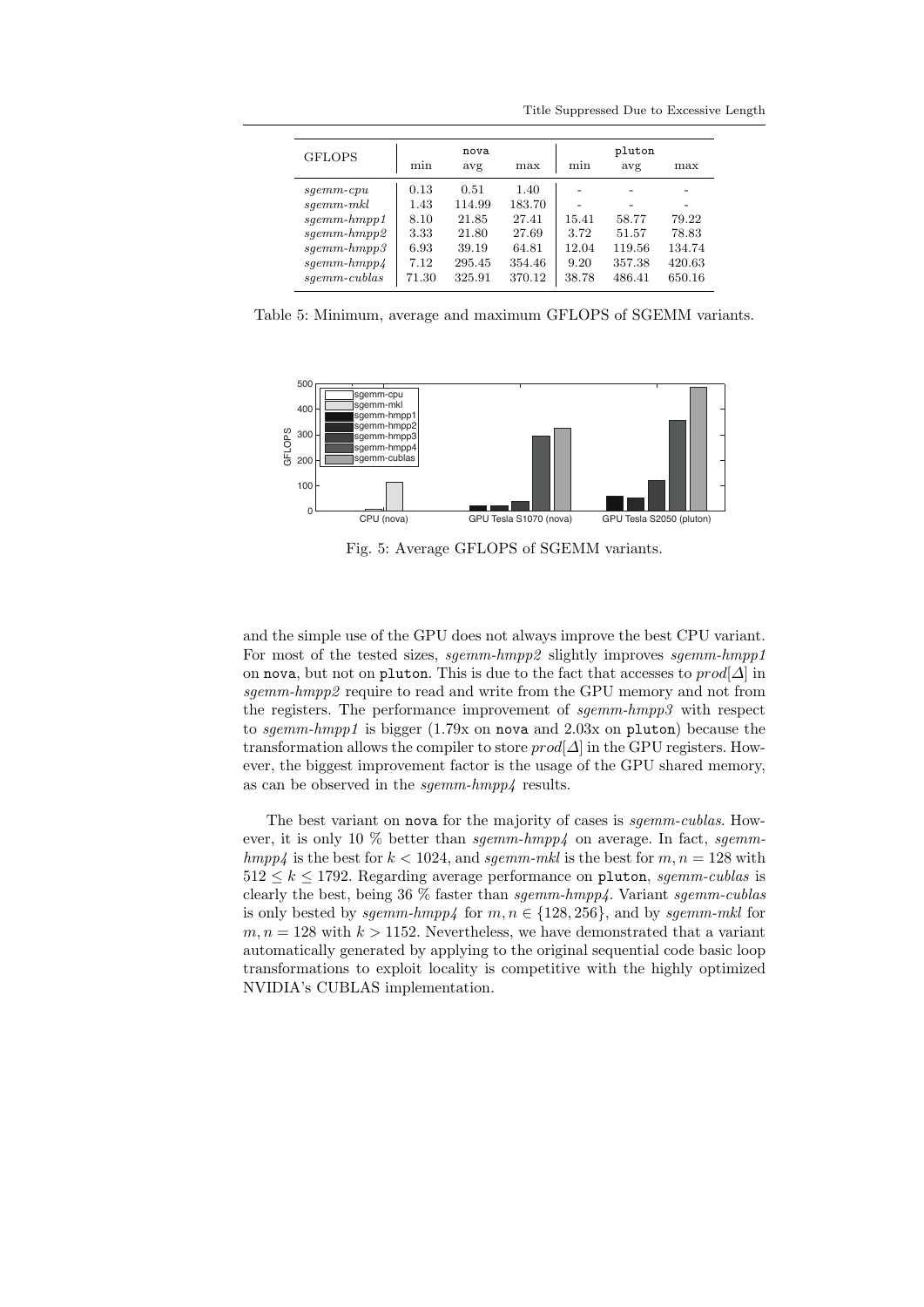## 7 Related Work

In this paper we have introduced a new technique to tune the performance of automatically generated GPU parallel code exploiting locality through basic loop transformations. This technique has been successfully applied to representative case studies, namely CONV3D and SGEMM. There exist in the literature previous works about the optimization of the execution on the GPU of these case studies (for instance, [12] and [36] for CONV3D, [19] for SGEMM) that are based on templates or domain-specific languages. In contrast, our approach is devoted to be general.

Similar efforts to automatically generate code for GPUs from a sequential program are being developed. Parallware for OpenACC [3], in alpha state, also employs technology based on diKernels. However, unlike our approach, it does not support locality exploitation.

There also exist other active approaches based on the polyhedral model. C-to-CUDA [6], based on PLUTO [9], looks for a region as large as possible and transforms memory accesses to be coalesced (using the shared memory if it is not possible). The shared memory is also employed to store the arrays that are reused in the same thread, but the reuse of data between the threads of a block is not considered.

PPCG [33] also searches for the larger possible region of code and the parallelization strategy evolved from PLUTO. It applies an elaborated policy for the use of the memory hierarchy grouping array references to copy parts of the global memory. Reused data are placed in registers. If there is any reuse or the original accesses were not coalesced, then it places the data in the shared memory (with coalesced accesses).

Par4All [15] uses abstract interpretation for array regions, which also involves polyhedra. It treats each loop nest independently, generating a CUDA kernel for each one. Par4All does not consider the exploitation of reuse in the registers or the shared memory: all accesses are performed directly on the global memory. However, it performs powerful inter-procedural analysis on the input code.

Jablin et al. [17, 18] propose a framework that automatically generates pipeline parallelizations and provides software-only shared memory. The memory allocation system ensures that addresses of equivalent allocation units on the CPU and GPU are equal, relieving the runtime library of the burden of translation and communication optimization. The compiler inserts appropriate calls into the original program. The pipeline parallelization technique exploits the fact that GPUs have abundant parallel computing resources but communication between them can be very expensive. If the loaded values were constant, each of the threads could execute the load redundantly, reducing communication overhead at the expense of computational efficiency.

In summary, most approaches partially exploit the GPU memory hierarchy and generate low-level, difficult to understand, CUDA code. In contrast, our proposal based on OpenHMPP directives provides understandable and portable code easing the interaction between programmers and application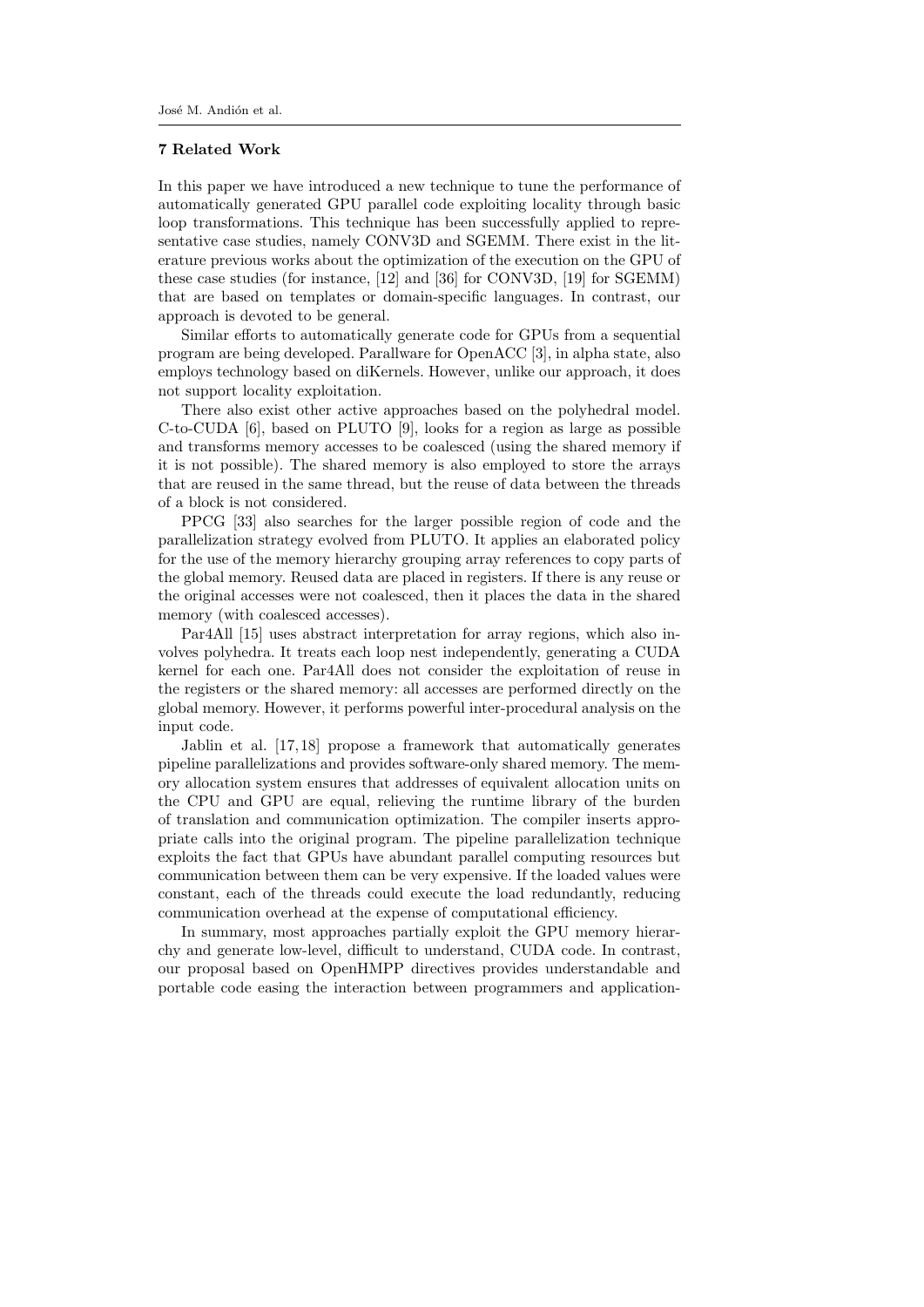domain experts. Additionally, with the inclusion of auto-tuning techniques [14], OpenHMPP has demonstrated to be able to obtain even better performance than hand-coded CUDA/OpenCL codes.

#### 8 Conclusions and Future Work

This paper has introduced a new KIR-based locality-aware automatic parallelization technique that targets GPU-based heterogeneous systems. Our proposal is devoted to exploit data locality in the complex GPU memory hierarchy in order to generate efficient code. It takes into account the most impacting GPU programming features: loop threadification, thread grouping, coalesced access to global memory, and maximum usage of registers and shared memory. We have successfully applied this technique to two representative case studies extracted from compute-intensive scientific applications (namely, CONV3D, the three-dimensional convolution, and SGEMM, the simple-precision general matrix multiplication). We have been able to model accesses to  $n$ -dimensional arrays conveniently thanks to the chains of recurrences. The usage of OpenHMPP directives enabled a great understandability and portability of the generated GPU code. The performance evaluation on NVIDIA GPUs (with two different core architectures) has corroborated the effectiveness of our approach.

As future work, we will design and implement a new automatic partitioning algorithm of the KIR to handle the interactions between computations in full-scale applications. Auto-tuning approaches will be incorporated to select the variant with best performance on a given hardware architecture. We will also test our proposals with a larger benchmark suite and on other manycore accelerators.

Acknowledgements This research was supported by the Ministry of Economy and Competitiveness of Spain and FEDER Funds of the EU (Project TIN2010-16735), by the Galician Government (Reference GRC2013-055), and by the FPU Program of the Ministry of Education of Spain (Reference AP2008-01012). We want to acknowledge the staff of CAPS Entreprise for their support to do this work, as well as Roberto R. Expósito for his help to configure the cluster pluton to perform our experiments. Finally we want to thank the anonymous reviewers for their suggestions, which helped improve the paper.

## References

- 1. Andión, J.M., Arenaz, M., Rodríguez, G., Touriño, J.: A Novel Compiler Support for Automatic Parallelization on Multicore Systems. Parallel Comput. 39(9), 442–460 (2013)
- 2. Andrade, D., Arenaz, M., Fraguela, B.B., Touriño, J., Doallo, R.: Automated and Accurate Cache Behavior Analysis for Codes with Irregular Access Patterns. Concurr. Comput.: Pract. Exper. 19(18), 2407–2423 (2007)
- 3. Appentra Solutions: Parallware for OpenACC. http://www.appentra.com/appentra/parallwareauto-parallelizer-source-to-source-compiler/ (Accessed 4 April 2014)
- 4. Arenaz, M., Touriño, J., Doallo, R.: Compiler Support for Parallel Code Generation Through Kernel Recognition. In: Proc. of the 18th Intl. Parallel and Distributed Processing Symposium (IPDPS), Santa Fe, NM, USA, p. 79b. IEEE (2004)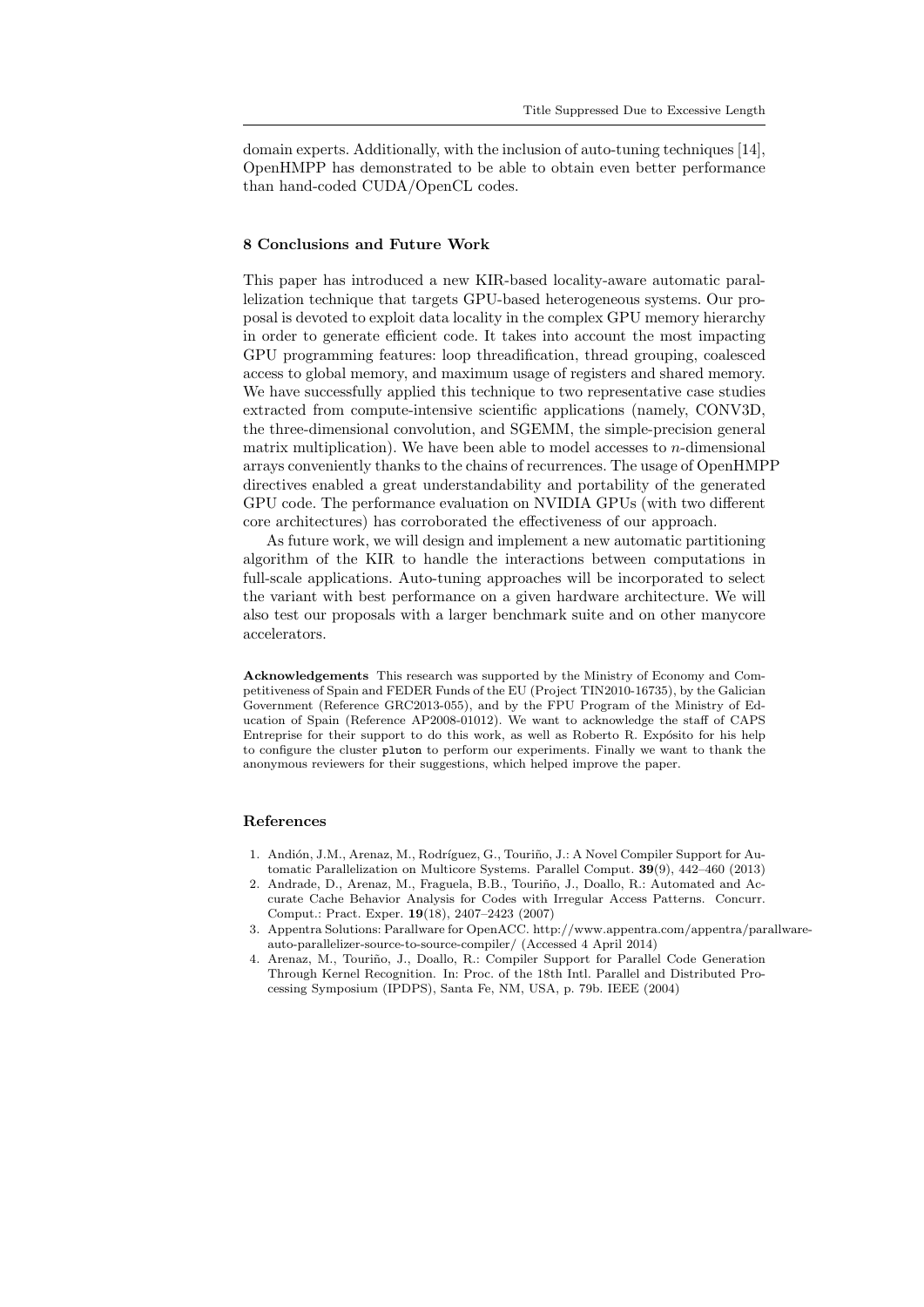- 5. Arenaz, M., Touriño, J., Doallo, R.: XARK: An Extensible Framework for Automatic Recognition of Computational Kernels. ACM Trans. Program. Lang. Syst. 30(6), 32:1– 32:56 (2008)
- 6. Baskaran, M.M., Ramanujam, J., Sadayappan, P.: Automatic C-to-CUDA Code Generation for Affine Programs. In: Proc. of the 19th Intl. Conference on Compiler Construction (CC), Paphos, Cyprus, LNCS, vol. 6011, pp. 244–263. Springer (2010)
- 7. BLAS: Basic Linear Algebra Subprograms. http://www.netlib.org/blas/ (Accessed 4 April 2014)
- 8. Bodin, F., Bihan, S.: Heterogeneous Multicore Parallel Programming for Graphics Processing Units. Scientific Programming 17(4), 325–336 (2009)
- 9. Bondhugula, U., Hartono, A., Ramanujam, J., Sadayappan, P.: A Practical Automatic Polyhedral Parallelizer and Locality Optimizer. In: Proc. of the 29th Conference on Programming Language Design and Implementation (PLDI), Tucson, AZ, USA, pp. 101–113. ACM (2008)
- 10. CAPS Entreprise: HMPP Codelet Generator Directives (2013)
- 11. CAPS Entreprise: CAPS Compilers. http://www.caps-entreprise.com/products/capscompilers/ (Accessed 4 April 2014)
- 12. Christen, M., Schenk, O., Burkhart, H.: Automatic Code Generation and Tuning for Stencil Kernels on Modern Shared Memory Architectures. Computer Science - R&D 26(3-4), 205–210 (2011)
- 13. Eigenmann, R., Hoeflinger, J., Li, Z., Padua, D.A.: Experience in the Automatic Parallelization of Four Perfect-Benchmark Programs. In: Proc. of the 4th Intl. Workshop on Languages and Compilers for Parallel Computing (LCPC), Santa Clara, CA, USA, LNCS, vol. 589, pp. 65–83. Springer (1992)
- 14. Grauer-Gray, S., Xu, L., Searles, R., Ayalasomayajula, S., Cavazos, J.: Auto-Tuning a High-Level Language Targeted to GPU Codes. In: Proc. of Innovative Parallel Computing (InPar), San Jose, CA, USA, pp. 1–10. IEEE (2012)
- 15. HPC Project: Par4All. http://www.par4all.org/ (Accessed 4 April 2014)
- 16. Intel Corp.: Intel Math Kernel Library. http://software.intel.com/intel-mkl/ (Accessed 4 April 2014)
- 17. Jablin, T.B., Jablin, J.A., Prabhu, P., Liu, F., August, D.I.: Dynamically Managed Data for CPU-GPU Architectures. In: Proc. of the 10th Intl. Symposium on Code Generation and Optimization (CGO), San Jose, CA, USA, pp. 165–174. ACM (2012)
- 18. Jablin, T.B., Prabhu, P., Jablin, J.A., Johnson, N.P., Beard, S.R., August, D.I.: Automatic CPU-GPU Communication Management and Optimization. In: Proc. of the 32nd Conference on Programming Language Design and Implementation (PLDI), San Jose, CA, USA, pp. 142–151. ACM (2011)
- 19. Kurzak, J., Tomov, S., Dongarra, J.: Autotuning GEMM Kernels for the Fermi GPU. IEEE Trans. Parallel Distrib. Syst. 23(11), 2045–2057 (2012)
- 20. Larsen, E.S., McAllister, D.: Fast Matrix Multiplies using Graphics Hardware. In: Proc. of the 14th Intl. Conference on High Performance Computing, Networking, Storage and Analysis (SC), Denver, CO, USA, p. 55. ACM (2001)
- 21. Lee, S., Eigenmann, R.: OpenMPC: Extended OpenMP Programming and Tuning for GPUs. In: Proc. of the 23rd Intl. Conference on High Performance Computing, Networking, Storage and Analysis (SC), New Orleans, LA, USA, pp. 1–11. IEEE (2010)
- 22. Lee, S., Vetter, J.S.: Early Evaluation of Directive-Based GPU Programming Models for Productive Exascale Computing. In: Proc. of the 25th Intl. Conference on High Performance Computing, Networking, Storage and Analysis (SC), Salt Lake City, UT, USA, pp. 23:1–23:11. IEEE (2012)
- 23. NVIDIA Corp.: Cg Toolkit. http://developer.nvidia.com/Cg/ (Accessed 4 April 2014)
- 24. NVIDIA Corp.: CUBLAS Library. https://developer.nvidia.com/cublas/ (Accessed 4 April 2014)
- 25. NVIDIA Corp.: CUDA C Best Practices Guide. http://docs.nvidia.com/cuda/cuda-cbest-practices-guide/ (Accessed 4 April 2014)
- 26. NVIDIA Corp.: CUDA C Programming Guide. http://docs.nvidia.com/cuda/cuda-cprogramming-guide/ (Accessed 4 April 2014)
- 27. OpenHMPP Consortium: OpenHMPP Concepts & Directives. http://www.capsentreprise.com/wp-content/uploads/2012/11/OpenHMPP-Directives.pdf (Accessed 4 April 2014)